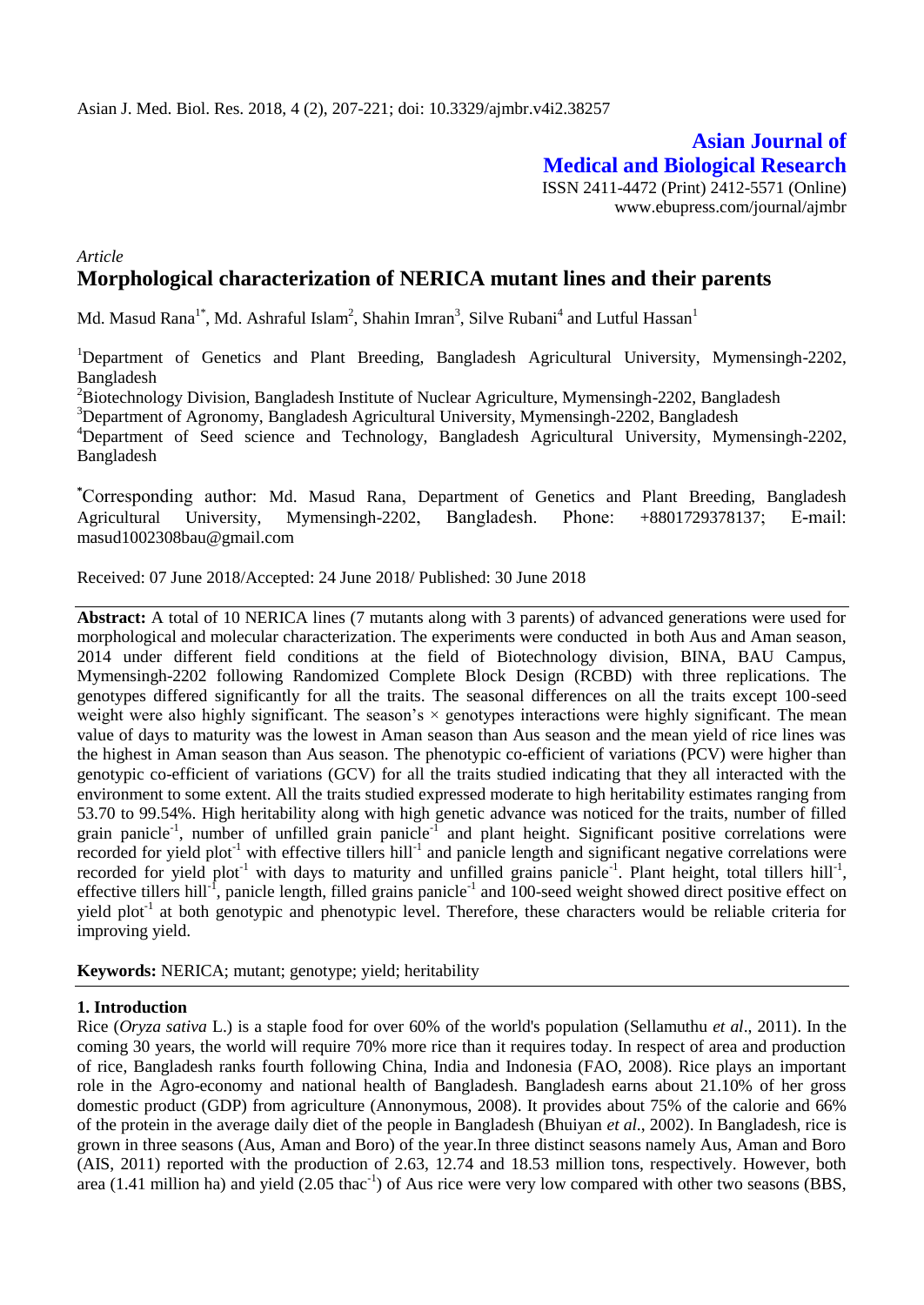2011). The total cropped area of Bangladesh is 33422 thousand acres of which 26130 thousand acres are used for rice cultivation and the production of rice is 28931 thousand metric tons (BBS, 2012). NERICA has been introduced recently in Bangladesh for growing in drought prone areas. The term NERICA stands for New Rice for Africa, an extended family of some 3000 siblings. NERICA is the product of interspecific hybridization between the cultivated rice species of Africa (*O. glaberrima*) and Asia (*Oryza sativa*). Development of improved rice varieties, with stress tolerance traits from NERICA could significantly increase productivity (Mzengeza, 2010). Drought is the most devastating among abiotic stresses and it depresses yield by 15-50% depending on the vigour and period of stress in rice (Srividya *et al*., 2011). Severe drought during flowering and ripening stages reduces the grain yield up to 70%. Drought affects rice crops in three different cropping seasons namely pre-Kharif, Kharif, and Rabi seasons, where rice is the main staple food in Bangladesh accounting for more than 80% of the total cultivable land of the country. Developing high yielding and drought resistant varieties for rain fed area is priority for improving rain fed rice production. NERICA varieties have high yield potential and short growth cycle. Several of them possess early vigor during the vegetative growth phase and this is a potentially useful trait for weed competitiveness. Likewise, a number of them are resistant to African pests and diseases, such as the devastating blast, to rice stem borers and termites. They also have higher protein content and amino acid balance than most of the imported rice varieties (WARDA, 2008). Induced rice mutants are useful research tools for genetic and physiological assessments of yield contributing factors in rice. Since 1960s, several collections of mutant lines from different species have been isolated and successfully used in many different areas of plant biology and crop breeding (Fu *et al*., 2008). More than 2700 mutant varieties, that have been released worldwide, 64 per cent were created through exposure to gamma-rays, 22% through exposure to X-rays and the rest by other mutagenic treatments (Shu and Lagoda, 2007). Gamma ( $\gamma$ ) rays are physical mutagens; gamma irradiation has proven to be useful method for introducing new trait variations that may result in crop improvement and can be used as a complementary tool in plant breeding (Babaei *et al*., 2010).

## **2. Materials and Methods**

## **2.1. Plant materials and experimental design**

In this experiment, a total of ten NERICA lines (seven mutant lines along with three parents) of advanced generations were used which were obtained from Bangladesh Institute of Nuclear Agriculture (Table 1). Field experiments were conducted following randomized complete block design (RCBD) with three replications. Unit plot size was  $1.8 \text{ m} \times 1 \text{ m}$ .

| Sl. No | <b>Genotypes</b>      | <b>Source</b>                                      |
|--------|-----------------------|----------------------------------------------------|
| ī.     | $N_4/350/P-4(5)$      |                                                    |
| 2.     | $N_{10}/350/P$ -5-4   |                                                    |
| 3.     | $N_4/250/P-1(2)$      |                                                    |
| 4.     | $N_1/250/P-6-2$       |                                                    |
| 5.     | $N_4/250/P-2(6)-26$   |                                                    |
| 6.     | $N_{10}/300/P$ -7-1   | Bangladesh Institute of Nuclear Agriculture (BINA) |
| 7.     | $N_{10}/300/P-2(1)-4$ |                                                    |
| 8.     | $N_1$ Parent          |                                                    |
| 9.     | $N_4$ Parent          |                                                    |
| 10.    | $N_{10}$ Parent       |                                                    |

**Table 1. List of the genotypes used in the experiment.**

**Here,**  $N_1$  **= NERICA-1,**  $N_4$  **= NERICA-4,**  $N_{10}$  **= NERICA-10** 

### **2.2. Data collection**

Data for the following morphological traits were recorded from all genotypes at each of the replication: Days to flowering, Days to maturity, Plant height, Total tillers hill<sup>-1</sup>, Effective tillers hill<sup>-1</sup>, Non effective tillers hill<sup>-1</sup>, Panicle length (cm), Filled grains panicle<sup>-1</sup>, Unfilled grains panicle<sup>-1</sup>, 100-seed weight (g) and Yield plot<sup>-1</sup> (kg).

### **2.3. Statistical analysis**

Analysis of variance was performed using the plant breeding statistical program (Utzzal, MSTATc and PLABSTAT, Version 2N, 2007). Genotypic and phenotypic variances were estimated according to the formula given by Johnson *et al.* (1995). Heritability in broad sense  $(h_b^2)$  was estimated according to the formula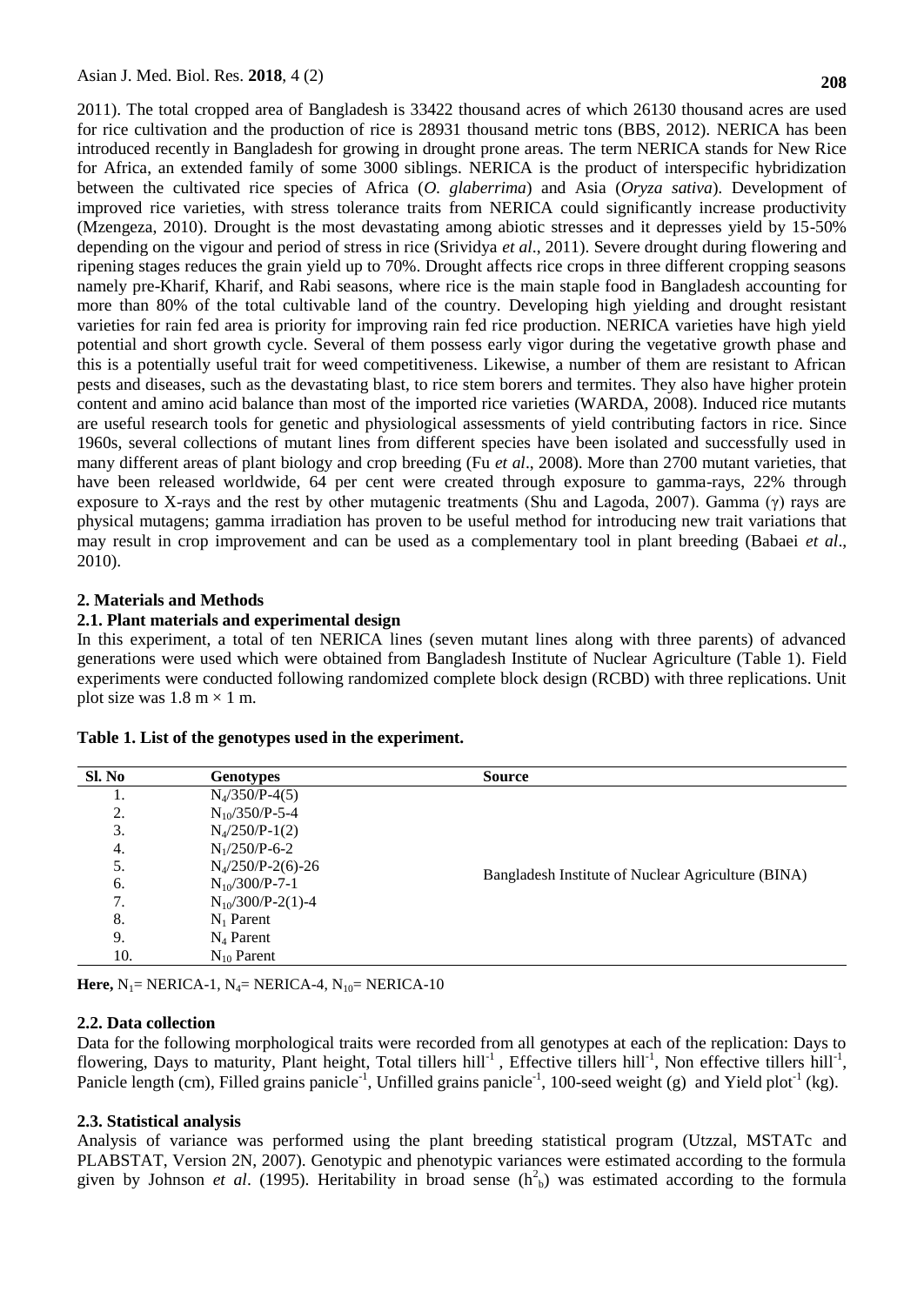suggested by Johnson *et al*. (1955) and Hanson *et al*. (1956). Genotypic and phenotypic co-efficient of variations were estimated according to Burton (1952) and Singh and Choudhury (1985). Estimation of genetic advance was done following formula given by Johnson *et al*. (1955) and Allard (1960). Genetic advance in per cent of mean was calculated by the formula of Comstock and Robinson (1952). The phenotypic and genotypic correlations were estimated by the formula suggested by Miller *et al*. (1991). Direct and indirect path coefficient were calculated as described by Lynch and Walsh (1998). The Mahalanobis distance  $(D^2)$  values were calculated from transformed uncorrelated means of characters according to Rao (1952) and Singh and Chaudhury (1985). The  $D<sup>2</sup>$  values were estimated for all possible pairs of combinations among genotypes. The D<sup>2</sup> value obtain for a pair of population was taken as the calculated value of  $\chi^2$  and was tested against the tabulated value of  $\chi^2$  for 'p' degrees of freedom, where 'p' is the number of characters considered. Average intra-cluster distances were calculated by the following formula as suggested by Rao (1952). Average intercluster distances were calculated by the following formula as suggested by Rao (1952).

### **3. Results**

### **3.1. Analysis of variance**

The analysis of variance of different NERICA mutant lines based on seasons and genotypes for quantitative traits are shown in Table 2. Analysis of variance indicated that the difference among genotypes for all the traits under study viz., days to flowering  $(1<sup>st</sup>, 50<sup>96</sup>, 80<sup>96</sup>)$ , days to maturity, plant height, total tillers and effective tillers hill<sup>-1</sup>, filled and unfilled grains panicle<sup>-1</sup>, 100-seed weight (g) and yield plot<sup>-1</sup> (kg) were highly significant. The seasonal differences on the traits viz., days to flowering  $(1<sup>st</sup>, 50%, 80%)$ , days to maturity, total tillers hill<sup>-1</sup>, filled and unfilled grains panicle<sup>-1</sup> and yield plot<sup>-1</sup> (kg) were also highly significant. Considering season  $\times$ genotypes, the traits under study viz., days to flowering (1<sup>st</sup>, 50%, 80%), plant height, total tillers and effective tillers hill<sup>-1</sup>, filled and unfilled grains panicle<sup>-1</sup>, 100-seed weight (g) and yield plot<sup>-1</sup> (kg) were highly significant.

### **3.2. Season wise mean performance of 10 rice genotypes**

Season wise mean performances of 10 rice lines are shown in Table 3. From the results, it was observed that rice lines took the lowest days to 1<sup>st</sup> flowering (68.59 days) in Aman season and rice lines took the highest days to 1<sup>st</sup> flowering (73.14 days) in Aus season. Rice lines took the lowest mean value of days to 50% flowering (73.61 days) in Aman season and rice lines took the highest mean value of days to 50% flowering (78.58 days) in Aus season. Rice lines took the lowest mean value of days to 80% flowering (81.84 days) in Aman season and rice lines took the highest mean value of days to 80% flowering (85.53 days) in Aus season. The mean value of days to maturity was the lowest (107.6 days) in Aman season than Aus season (112.5 days). The lowest mean value of plant height (102.8 cm) was observed in Aus season and the highest mean of plant height (104.2 cm) was observed in Aman season. The mean value of total tillers hill<sup>-1</sup> was the highest (11.78) in Aus season than Aman season (9.483). The mean number of effective tillers hill<sup>-1</sup> was the highest (8.190) in Aus season than Aman season (7.840). The highest mean of panicle length (23.99 cm) was observed in Aman season and the lowest mean of panicle length (23.30 cm) was observed in Aus season. The mean number of filled grains panicle<sup>-1</sup> was high in Aman season (98.67) and low in Aus season (93.82). The mean number of unfilled grains panicle<sup>-1</sup> was high in Aman season (54.87) and low in Aus season (33.15). The mean yield of rice lines was the highest in Aman season  $(1.035 \text{ kg plot}^{-1})$  than Aus season  $(0.9953 \text{ kg plot}^{-1})$ .

## **3.3. Mean performance of 10 rice genotypes on different morphological traits related to yield**

The mean performances of 10 genotypes on different morphological traits related to yield of 10 rice genotypes are shown in Table 4.Days to  $1<sup>st</sup>$  flowering among the genotypes ranged from 64.18 to 76.90 days with a mean value of 70.86 days.N<sub>4</sub>/250/P-2(6)-26 took the lowest days to 1<sup>st</sup> flowering (64.18 days) and N<sub>10</sub> parent took the highest days to  $1<sup>st</sup>$  flowering (76.90 days). Days to 50% flowering among the genotypes ranged from 69.68 to 82.37 days with a mean value of 76.09 days. $N_4/250/P-2(6)$ -26 took the lowest days to 50% flowering (69.68 days) and  $N_1$  parent took the highest days to 50% flowering (82.37days). Days to80% flowering among the genotypes ranged from 77.39 to 90.73 days with a mean value of 83.69 days. $N_4/250/P-2(6)-26$  took the lowest days to 80% flowering (77.39 days) and  $N_1$  parent took the highest days to 80% flowering (90.73 days). Days to maturity among the genotypes ranged from 103.33 to 117.66 days with a mean value of 110.02 days. $N_4/250/P$ -2(6)-26 took the lowest days to maturity (103.33 days) which was followed by  $N_4/250/P-1(2)$  and  $N_{10}/350/P-5-4$ and N<sub>1</sub> Parent took the highest days to maturity (117.66 days) which was followed by N<sub>1</sub>/250/P-6-2, N<sub>4</sub> parent and  $N_{10}$  parent. Plant height among the genotypes ranged from 88.62 to 120.99 cm with a mean value of 103.50 cm. N<sub>1</sub> parent had the lowest plant height (88.62 cm) and N<sub>10</sub>/300/P-2(1)-4 had the highest plant height (120.99 cm). The number of total tillers hill<sup>-1</sup> ranged from 6.44 to 14.97 with a mean value of  $10.63 \text{ N}_{10}/350/P$ -5-4 had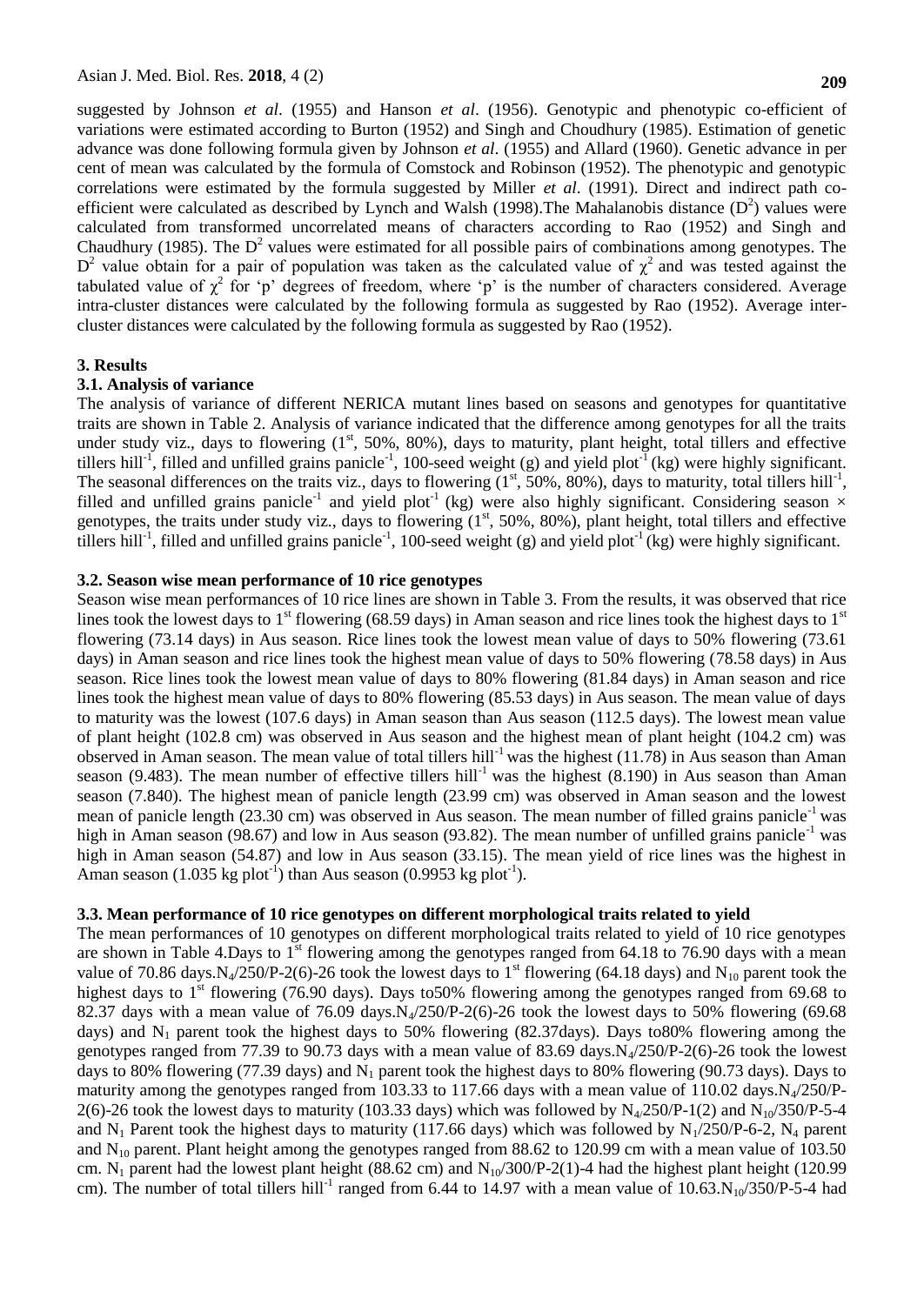the maximum number of total tillers hill<sup>-1</sup> (14.97) and N<sub>10</sub> Parent had the minimum number of total tillers hill<sup>-1</sup> (6.44) which was followed by  $N_4$  parent and  $N_{10}$  parent. The number of effective tillers hill<sup>-1</sup> ranged from 4.07 to 12.63 with a mean value of 8.02. $N_{10}/350/P$ -5-4 had maximum number of effective tillers hill<sup>-1</sup> (12.63) which and  $N_1$  parent had minimum number of effective tillers hill<sup>-1</sup>(4.07). Panicle length among the genotypes ranged from 22.10 to 25.10 cm with a mean value of 23.64 cm.  $N_4$ /250/P-2(6)-26 had the longest panicle (25.10 cm) and  $N_4$ parent had the lowest panicle length (22.10 cm). The number filled grains panicle<sup>-1</sup> ranged from 61.30 to 112.88 with a mean value of  $96.99 \text{ N}_4/250/P-1(2)$  had the highest number filled grains panicle<sup>-1</sup> (112.88) and N<sub>1</sub>/250/P-6-2 had the lowest number filled grains panicle<sup>-1</sup>(61.30). The number unfilled grains panicle<sup>-1</sup> ranged from 30.12 to 90.10 with a mean value of  $44.01 \text{ N}_1/250/P$ -6-2 had the highest number unfilled grains panicle<sup>-1</sup> (90.10) and  $N_4/250/P-2(6)$ -26 had the lowest number unfilled grains panicle<sup>-1</sup>(30.12). 100-seed weight ranged from 2.61 to 1.73 g with a mean value of 2.20 g. N<sub>1</sub>/250/P-6-2 had maximum 100-seed weight (2.61 g) andN<sub>10</sub>/300/P-2(1)-4 had minimum 100-seed weight (1.73 g). Yield plot<sup>-1</sup> (kg) ranged from 0.53 to 1.64 kg plot<sup>-1</sup> with a mean value of 1.02 kg plot<sup>-1</sup>. N<sub>10</sub>/350/P-5-4 had maximum yield plot<sup>-1</sup> (1.64 kg) andN<sub>1</sub> parent and N<sub>4</sub> parent had minimum yield  $plot^{-1}$  (0.53 kg).

### **3.4. Estimation of genetic parameters of 10 rice genotypes 3.4.1. Variability parameters**

Phenotypic variance was higher than the genotypic variances for all the traits thus indicated the influences of environmental factor on these traits. Coefficient of variation studied indicated that phenotypic coefficient of variation (PCV) were higher than the corresponding genotypic coefficient of variation (GCV) for all the traits (Table 5) indicating that they all interacted with the environment to some extent. Among the all traits number of unfilled grains panicle<sup>-1</sup> (34.90 and 37.94%) exhibited high estimates of genotypic coefficient of variation (GCV) and phenotypic coefficient of variation (PCV) followed by effective tillers hill<sup>-1</sup> (34.29 and 35.91%) and total tillers hill<sup>-1</sup> (17.65 and 20.38%). On the other hand, 100-seed weight showed very close GCV and PCV  $(13.13 \text{ and } 13.16\%)$ . 100-seed weight  $(13.13 \text{ and } 13.16\%)$  and filled grains panicle<sup>-1</sup> (13.95 and 16.06%) showed moderate value of genotypic coefficient of variation (GCV) and phenotypic coefficient of variation (PCV). Days to 1st flowering (6.34 and 6.45%), days to 50% flowering (5.83 and 6.00%), days to 80% flowering (5.71 and 5.85%), days to maturity (5.04 and 5.15%), plant height (9.19 and 9.43%), panicle length (2.63 and 3.59%) exhibited low genotypic coefficient of variation (GCV) and phenotypic coefficient of variation (PCV).

## **3.4.2. Heritability**

The traits studied in the present investigation expressed moderate to high heritability estimates ranging from 53.70 to 99.54%. Among the traits, high heritability was recorded by 100-seed weight (99.54%), days to 1st flowering (96.60%), days to maturity (96.07%), days to 80% flowering (95.40%), plant height (94.99), days to 50% flowering (94.25%), effective tillers hill<sup>-1</sup> (91.15%), unfilled grains panicle<sup>-1</sup> (84.60%), filled grains panicle<sup>-1</sup> (75.51%) and total tillers hill<sup>-1</sup> (75.03%) and moderate heritability value was recorded by panicle length (53.70%) (Table 5).

## **3.4.3. Genetic advance**

In the present study genetic advance was highest for number of unfilled grains panicle<sup>-1</sup> (29.10) followed by filled grains panicle<sup>-1</sup> (24.22) and lowest for 100-seed weight (0.59) among yield contributing traits (Table 5). The genetic advance as per cent of mean was highest in case of number of effective tillers hill<sup>-1</sup> (67.43%), while lowest recorded by panicle length (3.97%) among the yield contributing traits.

## **3.5. Relationship among yield and yield contributing traits**

## **3.5.1. Estimation of correlation coefficient**

Phenotypic and genotypic correlation co-efficient among different traits of 10 rice genotypes are presented in Table 6. In the present study out of 66 associations, 38 associations were significant both at genotypic and phenotypic level. Among the 38 associations, 15 associations were positively significant and the rest 23 were negatively significant. Besides, 11 associations were positive and non-significant both at genotypic and phenotypic level. On the other hand 11 relationships were found negative and non-significant both at genotypic and phenotypic level. Again 5 associations were significant at genotypic level only. Among these 5 associations, 2 associations were negatively significant and 3 associations were positively significant. Significant positive correlations at both genotypic and phenotypic level were recorded for days to  $1<sup>st</sup>$  flowering with days to 50% flowering, days to 80% flowering, days to maturity and 100-seed weight and significant negative correlations with total tillers hill<sup>-1</sup>, effective tillers hill<sup>-1</sup>, panicle length, filled grains panicle<sup>-1</sup> and yield plot<sup>-1</sup>. Significant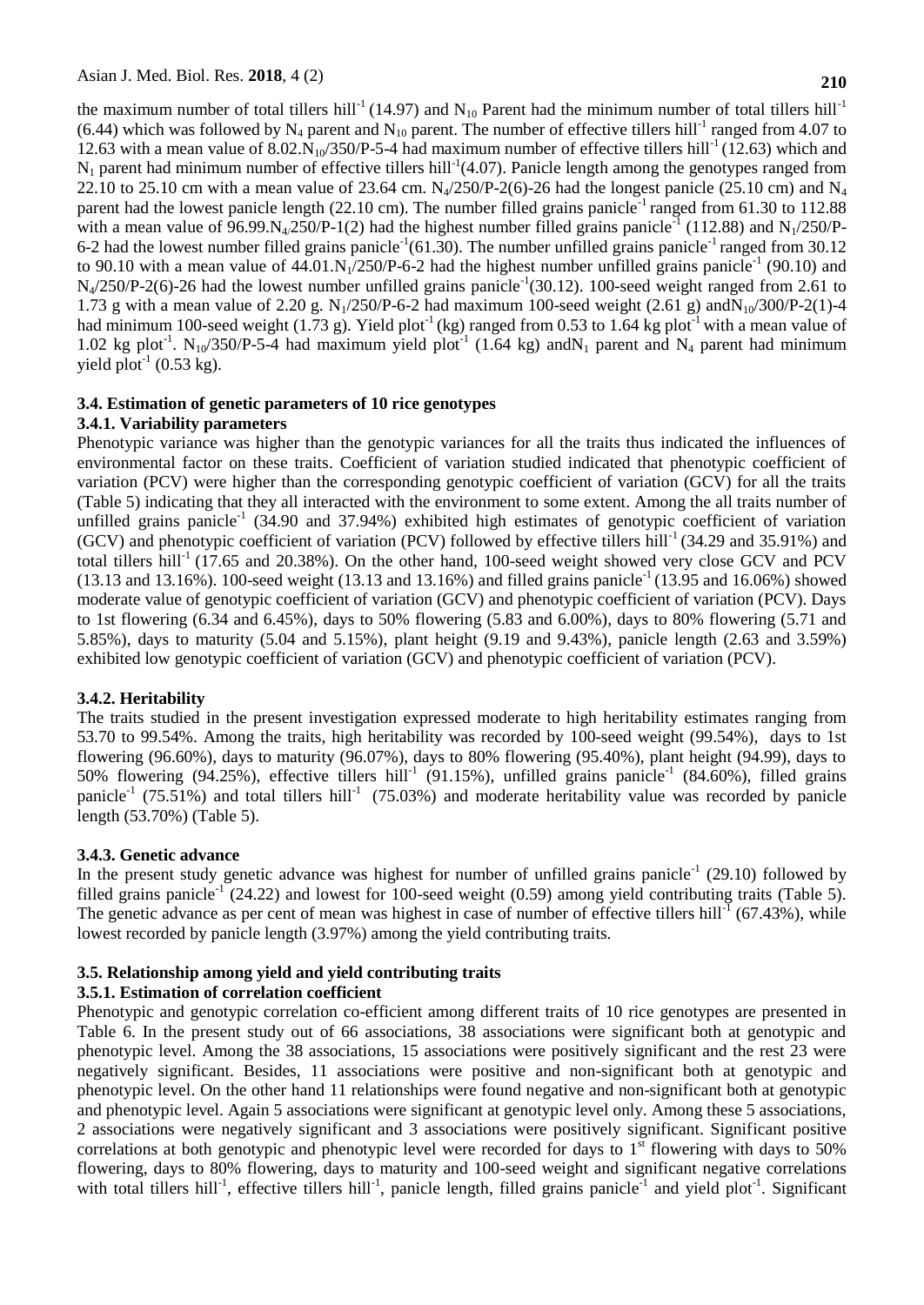positive correlations at both genotypic and phenotypic level were recorded for days to 50% flowering with days to 80% flowering, days to maturity and 100-seed weight and significant negative correlations with total tillers hill<sup>-1</sup>, effective tillers hill<sup>-1</sup>, panicle length, filled grains panicle<sup>-1</sup> and yield plot<sup>-1</sup>. Significant positive correlations at both genotypic and phenotypic level were recorded for days to 80% flowering with days to maturity and 100-seed weight and significant negative correlations with effective tillers hill<sup>-1</sup>, panicle length, filled grains panicle<sup>-1</sup> and yield plot<sup>-1</sup>. Days to 80% flowering was negatively significant with total tillers hill<sup>-1</sup> at genotypic level. Significant positive correlations at both genotypic and phenotypic level were recorded for days to maturity with 100-seed weight and significant negative correlations with total tillers hill<sup>-1</sup>, effective tillers hill<sup>-</sup> <sup>1</sup>, panicle length, filled grains panicle<sup>-1</sup> and yield plot<sup>-1</sup>. Significant positive correlations at both genotypic and phenotypic level were recorded for total tillers hill<sup>-1</sup> with effective tillers hill<sup>-1</sup> and significant positive correlations with yield plot<sup>-1</sup> at genotypic level. Significant positive correlations at both genotypic and phenotypic level were recorded for effective tillers hill<sup>-1</sup> with panicle length and yield plot<sup>-1</sup> and significant negative correlations with 100-seed weight at genotypic level. Significant positive correlations at both genotypic and phenotypic level were recorded for panicle length with filled grains panicle<sup>-1</sup> and yield plot<sup>-1</sup> and significant negative correlations with 100-seed weight. Significant positive correlations were for filled grains panicle $^{-1}$  with yield plot<sup>-1</sup> at genotypic level and significant negative correlations with unfilled grains panicle<sup>-1</sup> and 100-seed weight at both levels. The results of correlation coefficients implied that significant positive correlations at both the levels were recorded for yield plot<sup>-1</sup> with effective tillers hill<sup>-1</sup>, panicle length. The results of correlation coefficients implied that significant negative correlations at both the levels were recorded for yield plot<sup>-1</sup> with days to  $1<sup>st</sup>$  flowering, days to 50% flowering, days to 80% flowering, days to maturity.

## **3.5.2. Estimation of path co-efficient**

In the present study, all the 11 traits were considered as causal variables of yield plot<sup>-1</sup>. Phenotypic and genotypic correlation coefficients of these traits with yield plot<sup>-1</sup> were partitioned into the direct and indirect effects through path coefficient analysis.

## **3.5.3. Path coefficient analysis for phenotypic correlation**

Partitioning of phenotypic correlation coefficients into direct and indirect effects of 11 important traits of 10 rice genotypes by path analysis is shown in Table 7. Path coefficient analysis for phenotypic correlation revealed that plant height (0.082), total tillers hill<sup>-1</sup> (0.560), effective tillers hill<sup>-1</sup> (1.05), panicle length (0.747), filled grains panicle<sup>-1</sup> (0.199) and 100-seed weight (0.915) had direct positive effect on yield plot<sup>-1</sup>. However days to  $1<sup>st</sup>$  flowering (-0.526), days to 50% flowering (-0.55), days to 80% flowering (-0.106), days to maturity (0.568) and unfilled grains panicle<sup>-1</sup> (-0.588) had direct negative effect on yield plot<sup>-1</sup>. Effective tillers hill<sup>-1</sup> (1.05) and unfilled grains panicle<sup>-1</sup> (-0.588) had highest direct positive and negative effect on yield plot<sup>-1</sup>, respectively. The residual effect was 0.2353 at phenotypic level.

### **3.5.4. Path coefficient analysis for genotypic correlation**

Partitioning of genotypic correlation coefficients into direct and indirect effects of 11 important traits of 10 rice genotypes by path analysis is shown in Table 8. Path coefficient at genotypic level revealed that plant height  $(0.056)$ , total tillers hill<sup>-1</sup> (0.075), effective tillers hill<sup>-1</sup> (0.255), panicle length (0.171), filled grains panicle<sup>-1</sup>  $(0.487)$  and 100-seed weight  $(0.057)$  had direct positive effect on yield plot<sup>-1</sup>. However days to  $1<sup>st</sup>$  flowering (-0.833), days to 50% flowering (-0.578) days to 80%flowering (-0.099), days to maturity (-0.821) and unfilled grains panicle<sup>-1</sup> (-0.243) had direct negative effect on yield plot<sup>-1</sup>. Effective tillers hill<sup>-1</sup> (0.255) and days to 1<sup>st</sup> flowering  $(-0.833)$  had highest direct positive and negative effect on yield plot<sup>-1</sup>, respectively. The residual effect was 0.1976 at genotypic level.

### **3.5.5. Nature and magnitude of diversity**

Depending upon the range of diversity, 10 genotypes were grouped into four clusters (Table 9, Figure 2). The distribution pattern revealed maximum number of genotypes (4 genotypes) in cluster I while cluster II included minimum number of genotypes (1genotype). Cluster III and IV included 2 and 3 genotypes, respectively. The inter-cluster distances in all the cases were greater than the intra-cluster distances suggesting wider diversity among the genotypes of the distant groups (Table 10). Maximum intra-cluster degree of diversity was observed in cluster III (22.59) and minimum in cluster II (0.00). Maximum inter-cluster distance (37.49) was showed from cluster I and II followed by the distance between cluster I and IV (35.41), cluster II and III (33.53) and cluster III and IV (30.37), I and III (26.81), II and IV (15.31). Minimum distance was found between the genotypes of the cluster I and VI (12.40) followed by the genetic distance between clusters II and IV (15.31).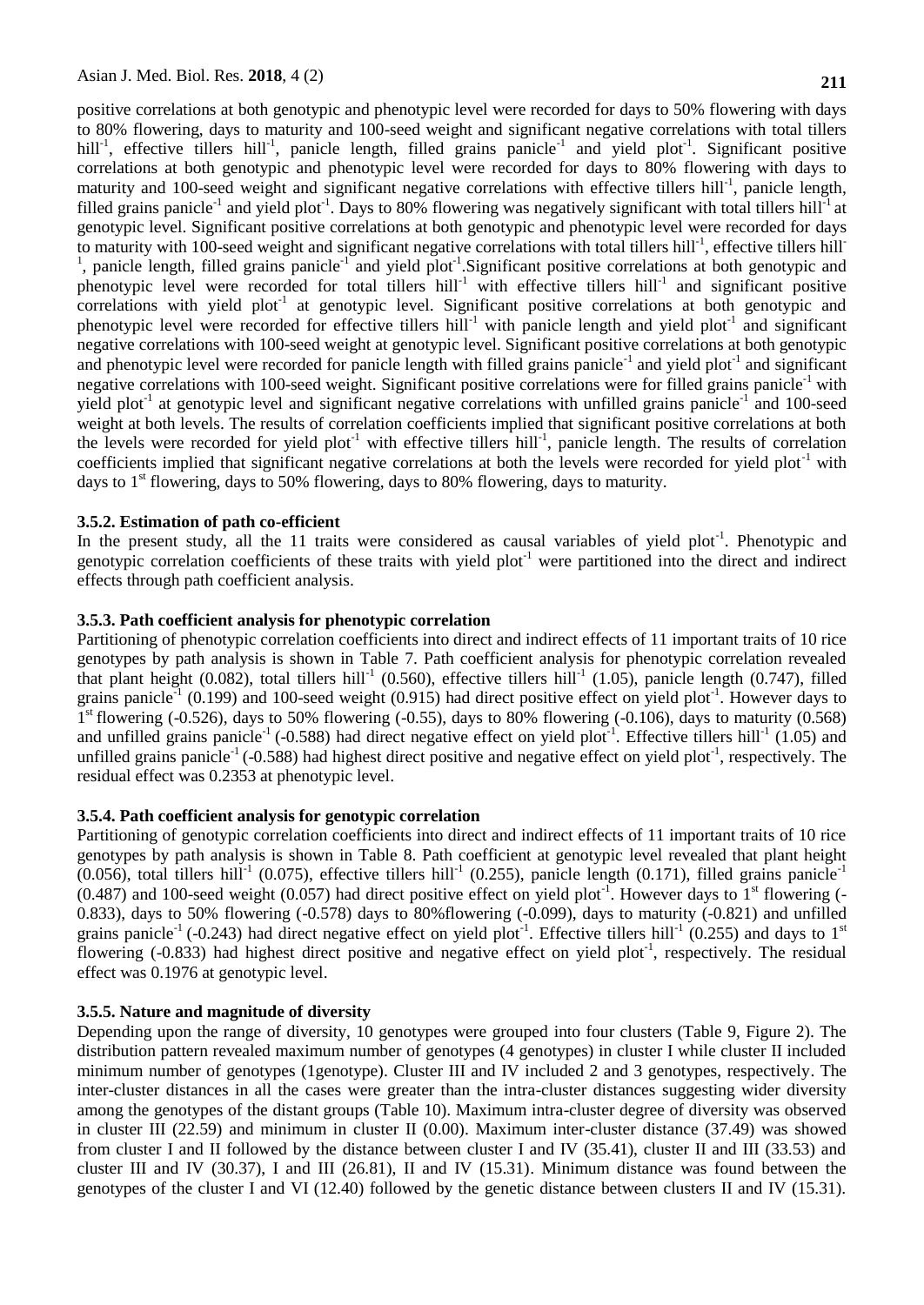Mean performance of different clusters for the traits studied (Table 11) reflected that all the short duration (104.66 days) genotypes were grouped into cluster I whereas cluster IV included long (116.69 days) duration genotypes indicating maximum contribution of this character towards the divergence between cluster I and IV.



Figure 1. Cluster diagram showing the average intra and inter cluster distances (D =  $\sqrt{D}^2$  values).

Again all the high yielding genotypes with high number of total tillers hill<sup>-1</sup>, high number of effective tillers hill<sup>-1</sup> 1 maximum panicle length, high number of filled grains panicle<sup>-1</sup> were grouped into cluster I whereas cluster IV included low yielding genotypes with less number of total tillers hill<sup>-1</sup>, less number of effective tillers hill<sup>-1</sup>, less panicle length, less number of filled grains panicle<sup>-1</sup> indicating maximum contribution of these traits towards the divergence between cluster I and IV. The cluster I was divergent from cluster III mainly due to days to maturity, plant height, effective tillers hill<sup>-1</sup> and 100-seed weight indicating maximum contribution of these traits towards the divergence. The cluster III was divergent from cluster IV mainly due to days to maturity, plant height, total tiller hill<sup>-1</sup>, effective tillers hill<sup>-1</sup>, panicle length, filled grains panicle<sup>-1</sup>, 100-seed weight and yield plot<sup>-1</sup>indicating maximum contribution of these traits towards the divergence.

### **4. Discussion**

All of the morphological traits studied among genotypes viz., days to flowering  $(1<sup>st</sup>, 50<sup>th</sup>)$  and 80%), days to maturity, plant height, total tillers and effective tillers hill<sup>-1</sup>, filled and unfilled grains panicle<sup>-1</sup>, 100-seed weight (g) and yield plot<sup>-1</sup> (kg) were highly significant. The seasonal variations among the genotypes for days to flowering ( $1<sup>st</sup>$ , 50%, 80%), days to maturity, total tillers hill<sup>-1</sup>, filled and unfilled grains panicle<sup>-1</sup> and yield plot<sup>-1</sup> (kg) were also highly significant. Considering season  $\times$  genotypes, the traits under study viz., days to flowering  $(1<sup>st</sup>, 50%$  and 80%), plant height, total tillers and effective tillers hill<sup>-1</sup>, filled and unfilled grains panicle<sup>-1</sup>, 100seed weight (g) and yield plot<sup>-1</sup> (kg) were highly significant. Yaqoob *et al.* (2012) observed significant variations among genotypes for days to maturity, tillers plant<sup>-1</sup>, effective tillers plant<sup>-1</sup>, plant height, panicle length, 100grains weight and yield plant<sup>-1</sup>. Tiwari et al. (2011) also observed significant variations among genotypes for days to 50% flowering, effective tillers plant<sup>-1</sup>, panicle length, number of spikelets panicle<sup>-1</sup>, number of fertile spikelets and grains yield plant<sup>-1</sup>. These results suggest that all the genotypes under study had significant variation with each other. Seasonal variation was also highly significant. In the present study, 10 diverse genotypes of NERICA were studied to assess their genetic potential. All the genotypes displayed considerable amount of differences in their mean performances with respect to all the characters studied. This had also been exemplified by highly significant mean sum of squares for these characters, which indicated that, the lines under study were genetically diverse. Univariate statistical analysis gave an excellent opportunity to identify and group the genotypes into different categories with respect to various traits individually. Mean performance of plant materials helps to determinate the diversity of the rice genotypes. Seasonal variations were determined by the season wise mean performances. Plant height in rice is a complex character and is the end product of several genetically controlled factors (Cheema *et al*., 1987). Reduction in plant height may improve their resistance to lodging and reduce substantial yield losses associated with this trait (Abbasi *et al*., 1995). The semi dwarf plant type has been extensively utilized in the improvement of rice throughout the world. Plant height and flowering duration in rice plants may be influenced by genetical inheritance and availability of nutrient content in soil (Rajendran and Namboodiri, 1971). Since, greater number of filled grains per panicle is one of the major criteria which contribute to higher grains yield could be utilized in further program. The genotypes showed a wide range of variation which provides ample scope for selection of superior and desired genotypes by the plant breeder for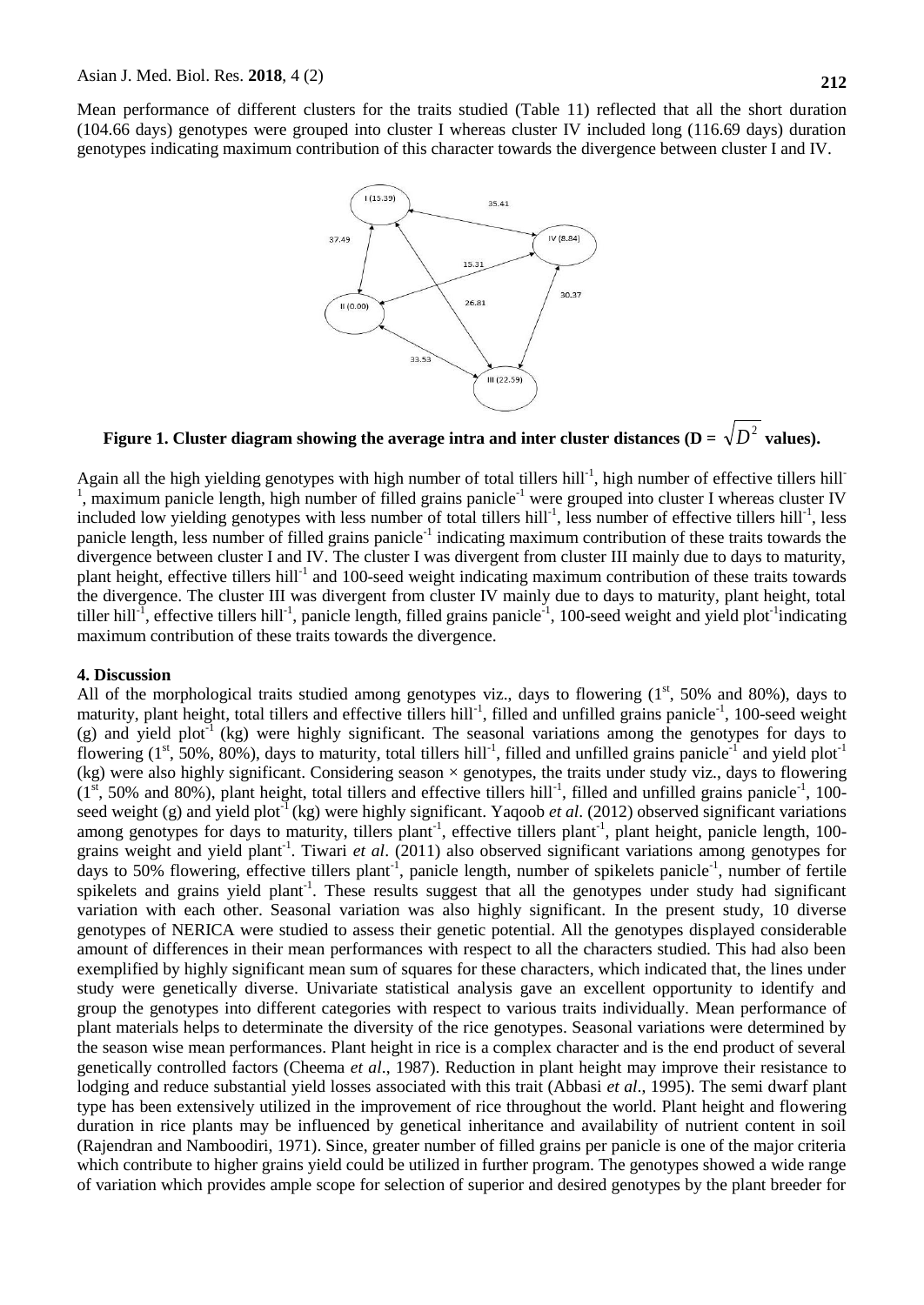further improvement. The perusal of data revealed that variance due to treatment was highly significant for all the traits (Table 2). This suggested that there were inherent genetic differences among the genotypes. Significant genetic variation in various component traits exhibited by the genotypes indicated these traits might be effective. Phenotypic variance was higher than the genotypic variances for all the traits thus indicated the influences of environmental factor on these traits. Prajapati *et al*. (2011) also mentioned the same result. Coefficient of variation studied indicated that estimates of phenotypic coefficient of variation (PCV) were higher than the corresponding genotypic coefficient of variation (GCV) for all the traits (Table 5) indicating that they all interacted with the environment to some extent. Similar findings were earlier reported by Bhadru *et al*. (2012). The high values of genotypic coefficient of variation (GCV) and phenotypic coefficient of variation (PCV) for these traits suggested the possibility of yield improvement through selection of these traits. Tiwari *et al*. (2011) also observed the higher magnitude of PCV and GCV for grains yield plant<sup>-1</sup>, number of fertile spikelets, effective tillers hill<sup>-1</sup>, panicle length and number of spikelets panicle<sup>-1</sup>. The estimates of heritability act as predictive instrument in expressing the reliability of phenotypic value. Therefore, high heritability helps in effective selection for a particular trait. Heritability was classified as low (below 30%), medium (30-60%) and high (above 60%) as suggested by Johnson *et al*. (1955). All the traits studied in the present investigation expressed moderate to high heritability estimates ranging from 53.70 to 99.54%. High heritability values indicate that the traits under study are less influenced by environment in their expression and have greater possibility of genetic improvement through selection methods. Patel *et al*. (2012) observed the highest heritability for days to 50% flowering, plant height, total tillers, panicle length, total number of spikelets panicle-<sup>1</sup>, number of filled spikelets panicle<sup>-1</sup>, number of unfilled spikelets panicle<sup>-1</sup> and grains yield meter square<sup>-1</sup>. The plant breeder, therefore, may make his selection safely on the basis of phenotypic expression of these traits in the individual plant by adopting simple selection methods. The genetic advance is a useful indicator of the progress that can be expected as result of exercising selection on the pertinent population and heritability in conjunction with genetic advance would give a more reliable index of selection value (Johnson *et al*. 1955). Babu *et al.* (2012) also found highest genetic advance for number of filled grains panicle<sup>-1</sup> and highest genetic advance as per cent of mean in case of number of unfilled grains panicle<sup>-1</sup>. The information on genetic variation, heritability and genetic advance helps to predict the genetic gain that could be obtained in later generations, if selection is made for improving the particular trait under study. In general, the traits that show high heritability with high genetic advance are controlled by additive gene action (Panse and Sukhatme, 1957) and can be improved through simple or progeny selection methods. Selection for the traits having high heritability coupled with high genetic advance is likely to accumulate more additive genes leading to further improvement of their performance. In the present study, high heritability along with high genetic advance was noticed for the traits, number of filled grains panicle<sup>-1</sup>, number of unfilled grains panicle<sup>-1</sup> and plant height. Other traits showed high heritability along with moderate or low genetic advance which can be improved by inter-mating superior genotypes of segregating population developed from combination breeding as suggested by Samadia (2005). Correlation studies provide information on the nature and extent of association between any two pairs of metric characters. From this, it would be possible to bring about genetic up-gradation in one character by selection of the other of a pair. Relationship between yield and yield contributing characters was studied through analysis of correlation between them at both phenotypic and genotypic level. The significant and positive association between the traits suggested additive genetic model thereby less affected by the environmental fluctuation. The positive and non-significant association referred information of inherent relation among the pairs of combinations. The negative and non-significant association referred a complex linked of relation among the pair of combinations. Genotypic correlation coefficients were of higher in magnitude than the corresponding phenotypic correlation coefficients which might be due to masking or modifying effect of environment (Singh, 1980). These findings were corroborating the observations of Meenakshi *et al*. (1999) and Bhattacharyya *et al*. (2007). Very close values of genotypic and phenotypic correlations were also observed between some traits combinations which might be due to reduction in error (environmental) variance to minor proportions as reported by Dewey and Lu (1959). Thus selection for higher yield on the basis of above traits would be reliable. Thus selection for higher yield on the basis of above traits would be reliable. Similar findings were also reported by Prasad *et al*. (2001) and Yogamenakshi *et al*. (2004). When traits having direct bearing on yield are selected, their associations with other traits are to be considered simultaneously as this will indirectly affect yield. Any of these morphological traits can be discarded to reduce the number of traits to characterize. This correlation can be used as basis for character discard if similar research is conducted in the future using additional morphological traits. Elimination of redundant traits will reduce the workload of researcher and will render characterization less cumbersome and more efficient. This outcome was supported by the findings of Lasalita-Zapico *et al*. (2010). The correlation value denotes only the nature and extent of association existing between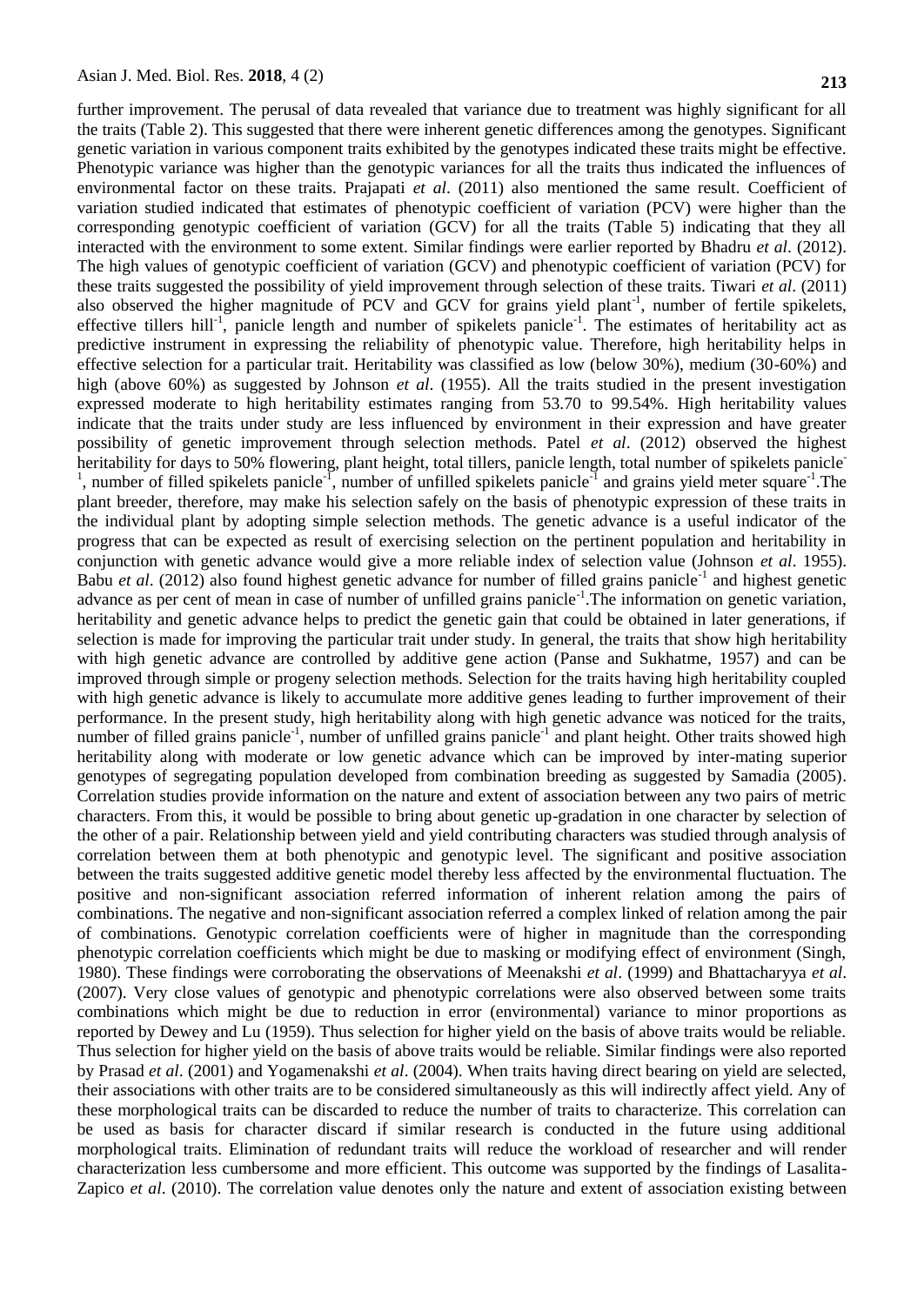pairs of characters. The yield is dependent on several contributing characters that are mutually associated which will in turn impair the true association existing between a yield contributing characters and economic characters and change in any one component is likely to disturb the whole network of cause and effect. Each contributing character has two parts of action viz., the direct effect and the indirect effects through yield contributing characters on economic characters which are not revealed from the correlation studies.



1= N4/350/P-4(5); 2= N10/350/P-5-4; 3= N4/250/P-1(2); 4= N1/250/P-6-2; 5= N4/250/P-2(6)-26; 6= N10/300/P-7-1; 7= N10/300/P-2(1)-4; 8= N1 Parent; 9= N4 Parent; 10= N10 Parent

**Figure 2. Dendrogram based on summarized data on differentiation among 10 rice genotypes according to Ward's method.**

**Table 2. Analysis of variance for different morphological plant traits of 10 rice genotypes.**

| <b>Sources of</b><br>variation |    | Days to<br>d.f 1st<br>flowering flowering flowering | Days to<br>50% | Days to<br>80% | Days to<br>maturity height | <b>Plant</b>             | <b>Total</b><br>tillers<br>hill <sup>-1</sup> | <b>Effective</b><br>tillers<br>hill <sup>-1</sup> | Panicle<br>Length | Filled<br>grains<br>panicle <sup>-1</sup> | <b>Unfilled</b><br>grains<br>panicle <sup>-1</sup> | 100-<br>seed<br>weight | Yield<br>plot <sup>-1</sup> |
|--------------------------------|----|-----------------------------------------------------|----------------|----------------|----------------------------|--------------------------|-----------------------------------------------|---------------------------------------------------|-------------------|-------------------------------------------|----------------------------------------------------|------------------------|-----------------------------|
| Replication 2                  |    | 2.600                                               | 5.576          | 10.908         | 9.935                      | 22.909                   | 0.719                                         | 0.007                                             | 0.300             | 0.862                                     | 0.126                                              | 0.000                  | 0.005                       |
| Season(A)                      |    | $311.26**$                                          | $370.21**$     | $204.64**$     | 358.09**                   | 27.93*                   | 79.36**1.84*                                  |                                                   | $711**$           | $169.34**$                                | 7072.03**                                          | $0.001$ NS $0.024**$   |                             |
| Genotype<br>(B)                |    | $126.70**$                                          | $12770**$      | $145.97**$     | $194.36**$                 | 583.66** 31.00** 51.75** |                                               |                                                   | $5.20**$          |                                           | 1627.18** 1797.78**                                | $0.505**$              | 1.038**                     |
| AxB                            | 9. | $5.46**$                                            | $9.77**$       | $8.75**$       | $9.52*$                    | 40.70**                  | $9.869**6.44**$                               |                                                   | $2.88**$          | 528.51**                                  | 382.55**                                           | $0.003**0.203**$       |                             |
| Error                          | 38 | 1.871                                               | 2.038          | 2.334          | 3.638                      | 4.559                    | .365                                          | 0.321                                             | 0.235             | 12.243                                    | 7.865                                              | 0.001                  | 0.003                       |

**Here,** d.f = Degree of freedom**,** \* and \*\* indicate significant at 5% and 1% level of probability, respectively**,** NS indicates nonsignificant.

| Table 3. Season wise mean performance on different morphological traits related to yield of 10 rice genotypes. |  |
|----------------------------------------------------------------------------------------------------------------|--|
|----------------------------------------------------------------------------------------------------------------|--|

| <b>Season</b>       | Days to<br>1st<br>flowering | Days to<br>50% | Days to<br>80%<br>flowering flowering | Days to<br>maturity | Plant<br>height<br>(cm) | Total<br>tillers<br>$hill-1$ | <b>Effective Panicle Filled</b><br>tillers<br>$hill-1$ | length<br>(cm)    | grains<br>panicle <sup>-1</sup> | <b>Unfilled</b><br>grains<br>$panicle-1$ | $100 -$<br>seed<br>weight<br>(g) | Yield<br>$plot-1$<br>(kg) |
|---------------------|-----------------------------|----------------|---------------------------------------|---------------------|-------------------------|------------------------------|--------------------------------------------------------|-------------------|---------------------------------|------------------------------------------|----------------------------------|---------------------------|
| Aus                 | 73.14 a                     | 78.58 a        | 85.53a                                | 112.5 a             |                         |                              | 102.8 b 11.78a 8.190 a                                 | $23.30 h$ 93.82 h |                                 | 33.15 <sub>b</sub>                       | 2.19                             | 0.9953 <sub>b</sub>       |
| Aman                | 68.59 b                     | 73.61          | 81.84                                 | 107.6 b             | 104.2 a                 |                              | 9.483b 7.840 b                                         | 23.99             | a 98.67 a                       | 54.87<br>- a                             | 2.20                             | 1.035a                    |
| LSD <sub>0.05</sub> | 0.741                       | 0.746          | 0.797                                 | 0.997               | 1.12                    | 0.612                        | 0.296                                                  | 0.253             | L.83                            | 1.47                                     | 0.017                            | 0.029                     |
| Level of sign.      | **                          | **             | $***$                                 | $***$               | *                       | $***$                        | $\ast$                                                 | $***$             | **                              | **                                       | NS                               | **                        |
| $CV\%$              | l 93                        | .88            | l.83                                  | .73                 | 2.06                    | 10.99                        | 7.07                                                   | 2.05              | 3.61                            | 6.37                                     | 1.05                             | 5.43                      |

**Notes:** Different letter(s) are significantly different.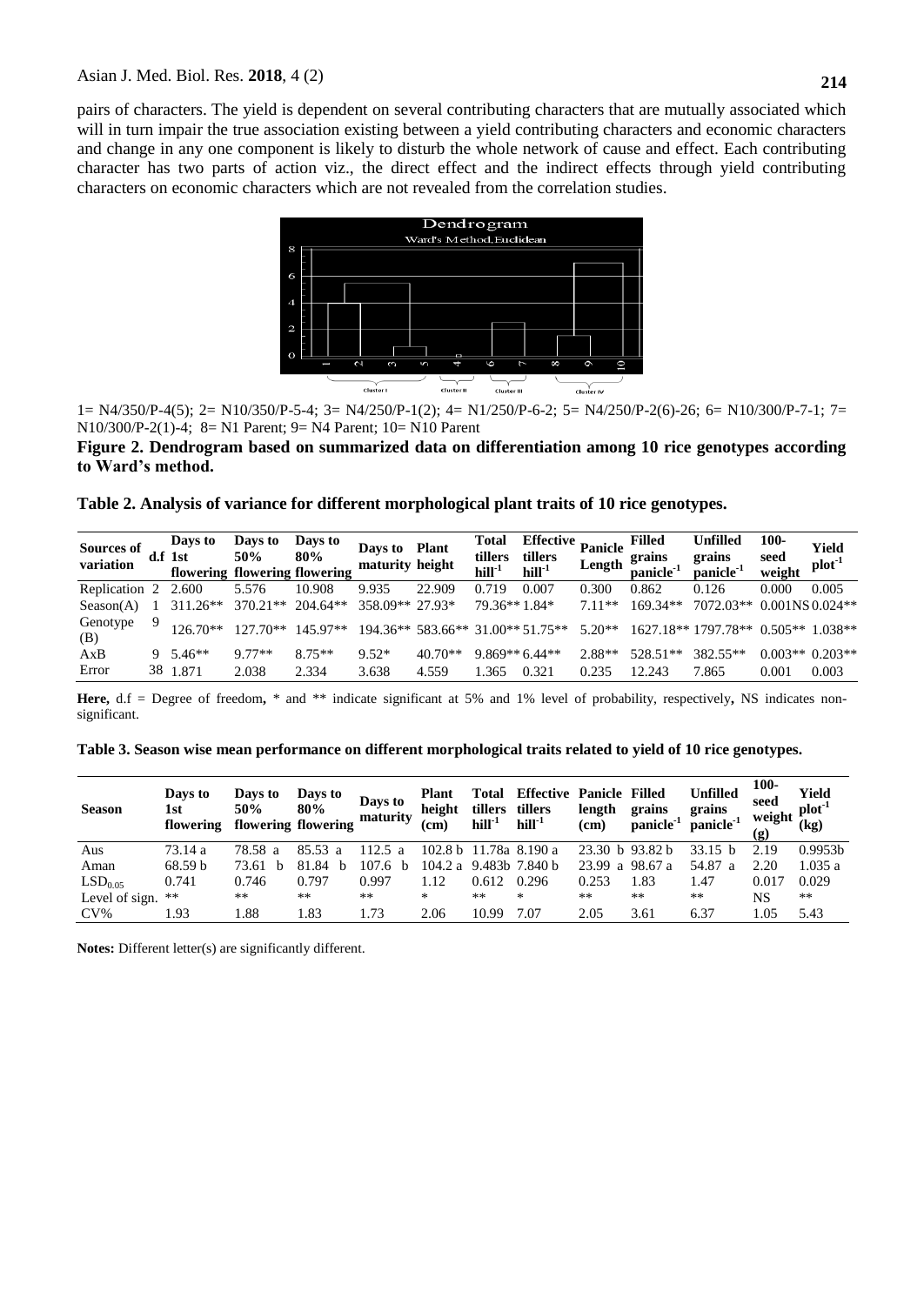| radie 'n mean performance of ro rice genotypes on anterent morphological transferance to field. |                          |                             |                             |                     |                                |                                     |                                         |                                  |                                                  |                                             |                                 |                                     |
|-------------------------------------------------------------------------------------------------|--------------------------|-----------------------------|-----------------------------|---------------------|--------------------------------|-------------------------------------|-----------------------------------------|----------------------------------|--------------------------------------------------|---------------------------------------------|---------------------------------|-------------------------------------|
| <b>Genotypes</b>                                                                                | Days to 1st<br>flowering | Days to<br>50%<br>flowering | Days to<br>80%<br>flowering | Days to<br>maturity | <b>Plant</b><br>height<br>(cm) | <b>Total</b><br>tillers<br>$hill-1$ | <b>Effective</b><br>tillers<br>$hill-1$ | <b>Panicle</b><br>length<br>(cm) | <b>Filled</b><br>grains<br>panicle <sup>-1</sup> | Unfilled<br>grains<br>panicle <sup>-1</sup> | <b>100-seed</b><br>weight $(g)$ | Yield<br>plot <sup>-1</sup><br>(kg) |
| $N_4/350/P-4(5)$                                                                                | 68.33ef                  | 73.15de                     | 80.51e                      | 105.8cd             | 100.8d                         | 10.17de                             | 8.73cd                                  | 23.77cd                          | 111.8a                                           | 47.53b                                      | 2.37c                           | 1.39bc                              |
| $N_{10}/350/P-5-4$                                                                              | 66.71f                   | 71.96e                      | 79.23e                      | 105.2cde            | 91.99f                         | 14.97a                              | 12.63a                                  | 23.54cd                          | 106.9bc                                          | 41.63c                                      | 2.13d                           | 1.63a                               |
| $N_4$ /250/P-1(2)                                                                               | 66.84f                   | 72.26de                     | 79.73e                      | 104.3de             | 102.1cd                        | 11.93bc                             | 10.37b                                  | 24.57ab                          | 112.9a                                           | 36.23d                                      | 1.89g                           | 1.33c                               |
| $N_1/250/P-6-2$                                                                                 | 74.36c                   | 79.88b                      | 88.62bc                     | 115.3a              | 112.6b                         | 10.62cde                            | 7.23e                                   | 23.20d                           | 61.30 <sub>g</sub>                               | 90.10a                                      | 2.60a                           | 0.703f                              |
| $N_4/250/P-2(6)-26$                                                                             | 64.18g                   | 69.68f                      | 77.39f                      | 103.33e             | 103.8c                         | 12.53b                              | 10.90b                                  | 25.10a                           | 105.8c                                           | 30.12e                                      | 2.03e                           | 1.43b                               |
| $N_{10}/300/P$ -7-1                                                                             | 68.71e                   | 73.82d                      | 80.76e                      | 107.0c              | 112.5b                         | 9.371e                              | 8.21d                                   | 24.03bc                          | 110.6ab                                          | 38.17d                                      | 1.97f                           | 1.06d                               |
| $N_{10}/300/P-2(1)-4$                                                                           | 70.75d                   | 75.70c                      | 82.79d                      | 109.3 <sub>b</sub>  | 120.99a                        | 11.27bcd                            | 9.01c                                   | 24.12bc                          | 98.10d                                           | 45.27b                                      | 1.72h                           | 0.923e                              |
| $N_1$ Parent                                                                                    | 76.67ab                  | 82.38a                      | 90.73a                      | 117.66a             | 88.62g                         | 9.737e                              | 4.07f                                   | 22.29e                           | 86.47f                                           | 45.90b                                      | 2.51 <sub>b</sub>               | 0.530h                              |
| $N_4$ Parent                                                                                    | 75.18bc                  | 80.19b                      | 87.27c                      | 115.5a              | 97.00e                         | 9.301e                              | 4.53f                                   | 22.10e                           | 82.47f                                           | 32.67e                                      | 2.37c                           | 0.528h                              |
| $N_{10}$ Parent                                                                                 | 76.90a                   | 81.93a                      | 89.82ab                     | 116.9a              | 104.7c                         | 6.435f                              | 4.47f                                   | 23.71cd                          | 93.57e                                           | 32.48e                                      | 2.39c                           | 0.605g                              |
| LSD <sub>0.05</sub>                                                                             | 1.59                     | 1.67                        | 1.78                        | 2.23                | 2.50                           | 1.37                                | 0.662                                   | 0.567                            | 4.09                                             | 3.28                                        | 0.037                           | 0.064                               |
| Maximum                                                                                         | 76.90                    | 82.37                       | 90.73                       | 117.66              | 120.99                         | 14.97                               | 12.63                                   | 25.10                            | 112.88                                           | 90.10                                       | 2.61                            | 1.64                                |
| Minimum                                                                                         | 64.18                    | 69.68                       | 77.39                       | 103.33              | 88.62                          | 6.44                                | 4.07                                    | 22.10                            | 61.30                                            | 30.12                                       | 1.73                            | 0.53                                |
| Mean                                                                                            | 70.86                    | 76.09                       | 83.69                       | 110.02              | 103.50                         | 10.63                               | 8.02                                    | 23.64                            | 96.99                                            | 44.01                                       | 2.20                            | 1.02                                |
| Level of sign.                                                                                  | $***$                    | $***$                       | **                          | $**$                | $***$                          | $***$                               | $***$                                   | $***$                            | $***$                                            | $***$                                       | $***$                           | $\ast\ast$                          |
| $CV\%$                                                                                          | 1.93                     | l.88                        | 1.83                        | 1.73                | 2.06                           | 10.99                               | 7.07                                    | 2.05                             | 3.61                                             | 6.37                                        | 1.05                            | 5.43                                |

**Table 4. Mean performance of 10 rice genotypes on different morphological traits related to yield.** 

**Notes:** Genotypes with different letter(s) are significantly different.

# **Table 5. Estimation of genetic parameters for morphological traits related to yield.**

| SL.<br>No. | <b>Traits</b>                         | <b>Phenotypic</b><br>variance $(\sigma_{p}^{2})$ | Genotypic<br>variance $(\sigma_{g}^{2})$ | $PCV$ $(\frac{9}{6})$ | GCV(%) | Heritability $(\% )$ | <b>GA</b> | GA(%) |
|------------|---------------------------------------|--------------------------------------------------|------------------------------------------|-----------------------|--------|----------------------|-----------|-------|
|            |                                       |                                                  |                                          |                       |        |                      |           |       |
|            | Days to 1st flowering                 | 20.92                                            | 20.21                                    | 6.45                  | 6.34   | 96.60                | 9.10      | 12.84 |
|            | Days to 50% flowering                 | 20.85                                            | 19.66                                    | 6.00                  | 5.83   | 94.25                | 8.87      | 11.65 |
|            | Days to 80% flowering                 | 23.97                                            | 22.87                                    | 5.85                  | 5.71   | 95.40                | 9.62      | 11.50 |
| 4          | Days to maturity                      | 32.07                                            | 30.81                                    | 5.15                  | 5.04   | 96.07                | 11.21     | 10.19 |
|            | Plant height (cm)                     | 95.27                                            | 90.49                                    | 9.43                  | 9.19   | 94.99                | 19.10     | 18.45 |
| 6          | Total tillers hill <sup>-1</sup>      | 4.69                                             | 3.52                                     | 20.38                 | 17.65  | 75.03                | 3.35      | 31.49 |
|            | Effective tillers $hill^{-1}$         | 8.29                                             | 7.55                                     | 35.91                 | 34.29  | 91.15                | 5.40      | 67.43 |
| 8          | Panicle length (cm)                   | 0.720                                            | 0.387                                    | 3.59                  | 2.63   | 53.70                | 0.94      | 3.97  |
| 9          | Filled grains panicle <sup>-1</sup>   | 242.52                                           | 183.11                                   | 16.06                 | 13.95  | 75.51                | 24.22     | 24.97 |
| 10         | Unfilled grains panicle <sup>-1</sup> | 278.82                                           | 235.87                                   | 37.94                 | 34.90  | 84.60                | 29.10     | 66.12 |
|            | 100-seed weight $(g)$                 | 0.084                                            | 0.084                                    | 13.16                 | 13.13  | 99.54                | 0.59      | 26.98 |

Note: PCV= Phenotypic coefficient of variation, GCV= Genotypic coefficient of variation, GA= Genetic advance, GA (%) = Genetic advance as percent of mean.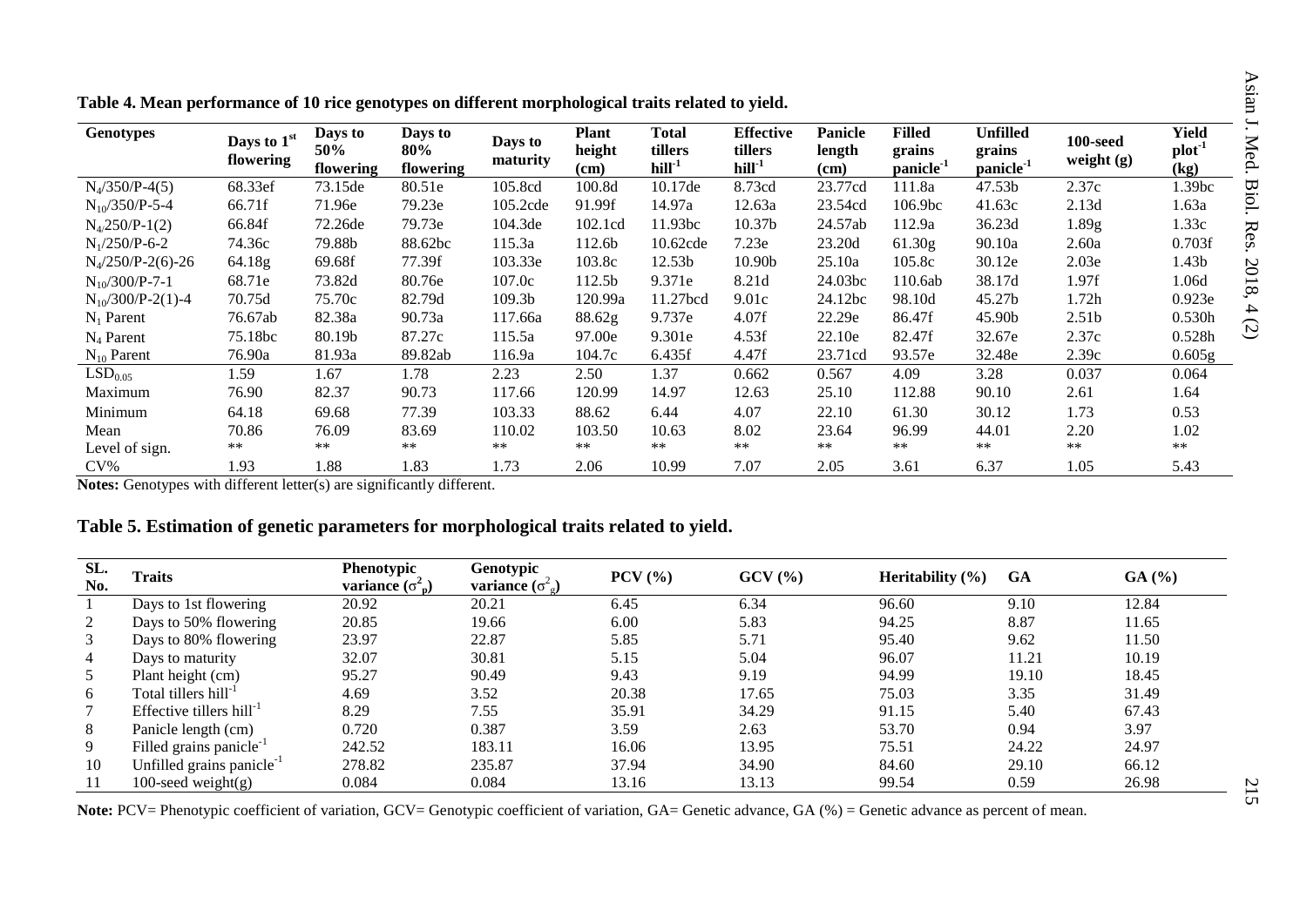|  |  | Table 6. Coefficients of phenotypic and genotypic correlation among different yield components. |  |
|--|--|-------------------------------------------------------------------------------------------------|--|
|  |  |                                                                                                 |  |

| <b>Traits</b>                         | correlation             | Days to<br>50%<br>flowering | Days to<br>80%<br>flowering | Days to<br>maturity | <b>Plant</b><br>height | <b>Total</b><br>tillers<br>$hill-1$ | <b>Effective</b><br>tillers hill <sup>-1</sup> | Panicle<br>length | <b>Filled</b><br>grains<br>panicle <sup>-1</sup> | <b>Unfilled</b><br>grains<br>panicle <sup>-1</sup> | $100$ -seed<br>weight | <b>Yield</b><br>plot <sup>1</sup> |
|---------------------------------------|-------------------------|-----------------------------|-----------------------------|---------------------|------------------------|-------------------------------------|------------------------------------------------|-------------------|--------------------------------------------------|----------------------------------------------------|-----------------------|-----------------------------------|
| Days to 1st flowering                 | $r_{\rm p}$             | $0.957**$                   | 0.958**                     | $0.960**$           | $-0.083$               | $-0.694*$                           | $-0.898**$                                     | $-0.806**$        | $-0.783**$                                       | 0.296                                              | $0.644*$              | $-0.938**$                        |
|                                       | $r_{\sigma}$            | 0.986**                     | $0.997**$                   | $0.996**$           | $-0.079$               | $-0.781**$                          | $-0.931**$                                     | $-0.956**$        | $-0.914**$                                       | 0.339                                              | $0.650*$              | $-0.947**$                        |
| Days to 50% flowering                 | $\rm r_p$               |                             | $0.949**$                   | $0.959**$           | $-0.093$               | $-0.652*$                           | $-0.877**$                                     | $-0.766**$        | $-0.817**$                                       | 0.321                                              | $0.656*$              | $-0.933**$                        |
|                                       | $r_{\circ}$             |                             | 0.994**                     | $0.998**$           | $-0.086$               | $-0.723*$                           | $-0.907**$                                     | $-0.974**$        | $-0.976**$                                       | 0.372                                              | $0.669*$              | $-0.950**$                        |
| Days to 80% flowering                 | $\rm r_p$               |                             |                             | $0.970**$           | $-0.945**$             | $-0.620$                            | $-0.866**$                                     | $-0.739*$         | $-0.848**$                                       | 0.374                                              | $0.698*$              | $-0.922**$                        |
|                                       | $r_{\sigma}$            |                             |                             | $0.989**$           | $-0.984**$             | $-0.687*$                           | $-0.893**$                                     | $-0.963**$        | $-0.976**$                                       | 0.425                                              | $0.709*$              | $-0.993**$                        |
|                                       | $\rm r_p$               |                             |                             |                     | $-0.091$               | $-0.693*$                           | $-0.905**$                                     | $-0.781**$        | $-0.867**$                                       | 0.371                                              | $0.676*$              | $-0.971**$                        |
| Days to maturity                      | $r_{\sigma}$            |                             |                             |                     | $-0.081$               | $-0.811**$                          | $-0.949**$                                     | $-0.935**$        | $-0.985**$                                       | 0.443                                              | $0.683*$              | $-0.966**$                        |
|                                       | $r_{p}$                 |                             |                             |                     |                        | $-0.136$                            | 0.139                                          | 0.448             | $-0.016$                                         | 0.252                                              | $-0.440$              | $-0.037$                          |
| Plant height                          | $r_{\sigma}$            |                             |                             |                     |                        | $-0.140$                            | 0.153                                          | 0.597             | 0.025                                            | 0.251                                              | $-0.446$              | $-0.019$                          |
| Total tillers                         | $r_{p}$                 |                             |                             |                     |                        |                                     | $0.759*$                                       | 0.329             | 0.199                                            | 0.150                                              | $-0.424$              | 0.612                             |
| $hill-1$                              | $r_{\sigma}$            |                             |                             |                     |                        |                                     | $0.838**$                                      | 0.508             | 0.179                                            | 0.243                                              | $-0.484$              | $0.646*$                          |
| Effective tillers hill <sup>-1</sup>  | $\rm r_p$               |                             |                             |                     |                        |                                     |                                                | $0.650*$          | 0.560                                            | $-0.027$                                           | $-0.621$              | $0.849**$                         |
|                                       | $r_{\circ}$             |                             |                             |                     |                        |                                     |                                                | $0.834**$         | $0.638*$                                         | $-0.008$                                           | $-0.649*$             | $0.886**$                         |
|                                       | $r_{\rm p}$             |                             |                             |                     |                        |                                     |                                                |                   | $0.709*$                                         | $-0.281$                                           | $-0.734*$             | $0.676*$                          |
| Panicle length                        | $r_{\sigma}$            |                             |                             |                     |                        |                                     |                                                |                   | 0.990**                                          | $-0.424$                                           | $-0.991**$            | $0.930**$                         |
|                                       | $\rm r_p$               |                             |                             |                     |                        |                                     |                                                |                   |                                                  | $-0.737*$                                          | $-0.712*$             | 0.610                             |
| Filled grains panicle <sup>-1</sup>   | $r_{\rm g}$             |                             |                             |                     |                        |                                     |                                                |                   |                                                  | $-0.915**$                                         | $-0.824**$            | $0.644*$                          |
|                                       | $\mathbf{r}_\mathrm{p}$ |                             |                             |                     |                        |                                     |                                                |                   |                                                  |                                                    | 0.509                 | $-0.165$                          |
| Unfilled grains panicle <sup>-1</sup> | $r_{\sigma}$            |                             |                             |                     |                        |                                     |                                                |                   |                                                  |                                                    | 0.568                 | $-0.158$                          |
|                                       | $\rm r_p$               |                             |                             |                     |                        |                                     |                                                |                   |                                                  |                                                    |                       | $-0.376$                          |
| 100 Seed Weight                       | $r_{\sigma}$            |                             |                             |                     |                        |                                     |                                                |                   |                                                  |                                                    |                       | $-0.559$                          |

Here, \* and \*\* indicate significant at 5% and 1% level of probability, respectively.  $r_{p=}$  Phenotypic Correlation and  $r_{g=}$  Genotypic Correlation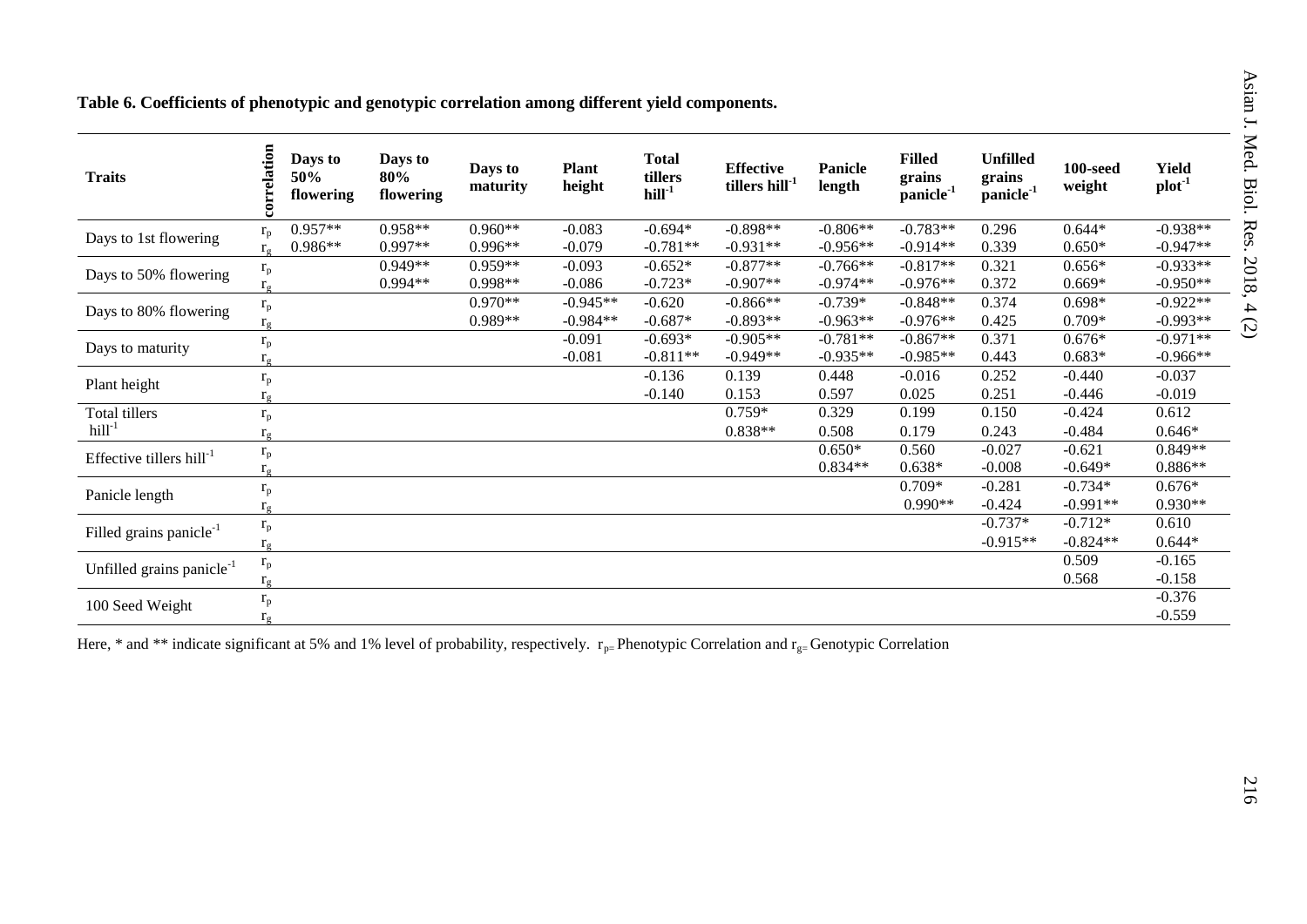| <b>Traits</b>                                      | Days to 1st<br>flowering | Days to<br>50%<br>flowering | Days to<br>80%<br>flowering | Days to<br>maturity | <b>Plant</b><br>height | <b>Total</b><br>tillers<br>$hill-1$ | <b>Effective</b><br>tillers hill <sup>-1</sup> | <b>Panicle</b><br>length | <b>Filled</b><br>grains<br>panicle <sup>-1</sup> | <b>Unfilled</b><br>grains<br>panicle <sup>-1</sup> | $100$ -seed<br>wt. | Correlation<br>with yield<br>$plot-1$ |
|----------------------------------------------------|--------------------------|-----------------------------|-----------------------------|---------------------|------------------------|-------------------------------------|------------------------------------------------|--------------------------|--------------------------------------------------|----------------------------------------------------|--------------------|---------------------------------------|
| Days to 1st<br>flowering                           | $-0.526$                 | $-0.532$                    | $-0.101$                    | 0.546               | $-0.007$               | $-0.388$                            | $-0.939$                                       | $-0.602$                 | $-0.156$                                         | $-0.174$                                           | 0.589              | $-0.938**$                            |
| Days to 50%<br>flowering                           | 0.791                    | $-0.555$                    | $-0.100$                    | 0.545               | $-0.008$               | $-0.365$                            | $-0.918$                                       | $-0.572$                 | $-0.163$                                         | $-0.189$                                           | 0.600              | $-0.933**$                            |
| Days to 80%<br>flowering                           | 0.792                    | $-0.527$                    | $-0.106$                    | 0.551               | $-0.077$               | $-0.347$                            | $-0.906$                                       | $-0.552$                 | $-0.169$                                         | $-0.220$                                           | 0.638              | $-0.922**$                            |
| Days to<br>maturity                                | 0.793                    | $-0.533$                    | $-0.103$                    | $-0.568$            | $-0.007$               | $-0.388$                            | $-0.946$                                       | $-0.583$                 | $-0.173$                                         | $-0.218$                                           | 0.618              | $-0.971**$                            |
| Plant height                                       | $-0.069$                 | 0.052                       | 0.099                       | $-0.052$            | 0.082                  | $-0.076$                            | 0.145                                          | 0.335                    | $-0.003$                                         | $-0.148$                                           | $-0.403$           | $-0.037$                              |
| Total tillers<br>$hill-1$                          | $-0.574$                 | 0.362                       | 0.066                       | $-0.394$            | $-0.011$               | 0.560                               | 0.794                                          | 0.246                    | 0.040                                            | $-0.088$                                           | $-0.388$           | 0.612                                 |
| Effective<br>tillers hill <sup>-1</sup>            | $-0.742$                 | 0.487                       | 0.092                       | $-0.514$            | 0.011                  | 0.425                               | 1.05                                           | 0.485                    | 0.112                                            | 0.016                                              | $-0.568$           | $0.849**$                             |
| Panicle length                                     | $-0.666$                 | 0.425                       | 0.078                       | $-0.444$            | 0.037                  | 0.184                               | 0.680                                          | 0.747                    | 0.141                                            | 0.165                                              | $-0.671$           | $0.676*$                              |
| <b>Filled Grains</b><br>panicle <sup>-1</sup>      | $-0.647$                 | 0.454                       | 0.089                       | $-0.493$            | $-0.001$               | 0.111                               | 0.586                                          | 0.529                    | 0.199                                            | 0.433                                              | $-0.651$           | 0.610                                 |
| Unfilled<br>grains<br>panicle <sup>-1</sup>        | 0.2445                   | $-0.178$                    | $-0.040$                    | 0.211               | 0.021                  | 0.084                               | $-0.028$                                       | $-0.210$                 | $-0.147$                                         | $-0.588$                                           | 0.466              | $-0.165$                              |
| 100 Seed Wt.                                       | 0.532                    | $-0.364$                    | $-0.074$                    | 0.384               | $-0.036$               | $-0.237$                            | $-0.649$                                       | $-0.548$                 | $-.0.142$                                        | $-0.299$                                           | 0.915              | $-0.376$                              |
| Diagonally bold figures indicate the direct effect |                          |                             |                             |                     |                        |                                     | Residual effect = $0.2353$                     |                          |                                                  |                                                    |                    |                                       |

**Table 7. Partitioning of phenotypic correlation coefficients into direct and indirect effects of 11 important traits of 10 rice genotypes by path analysis.**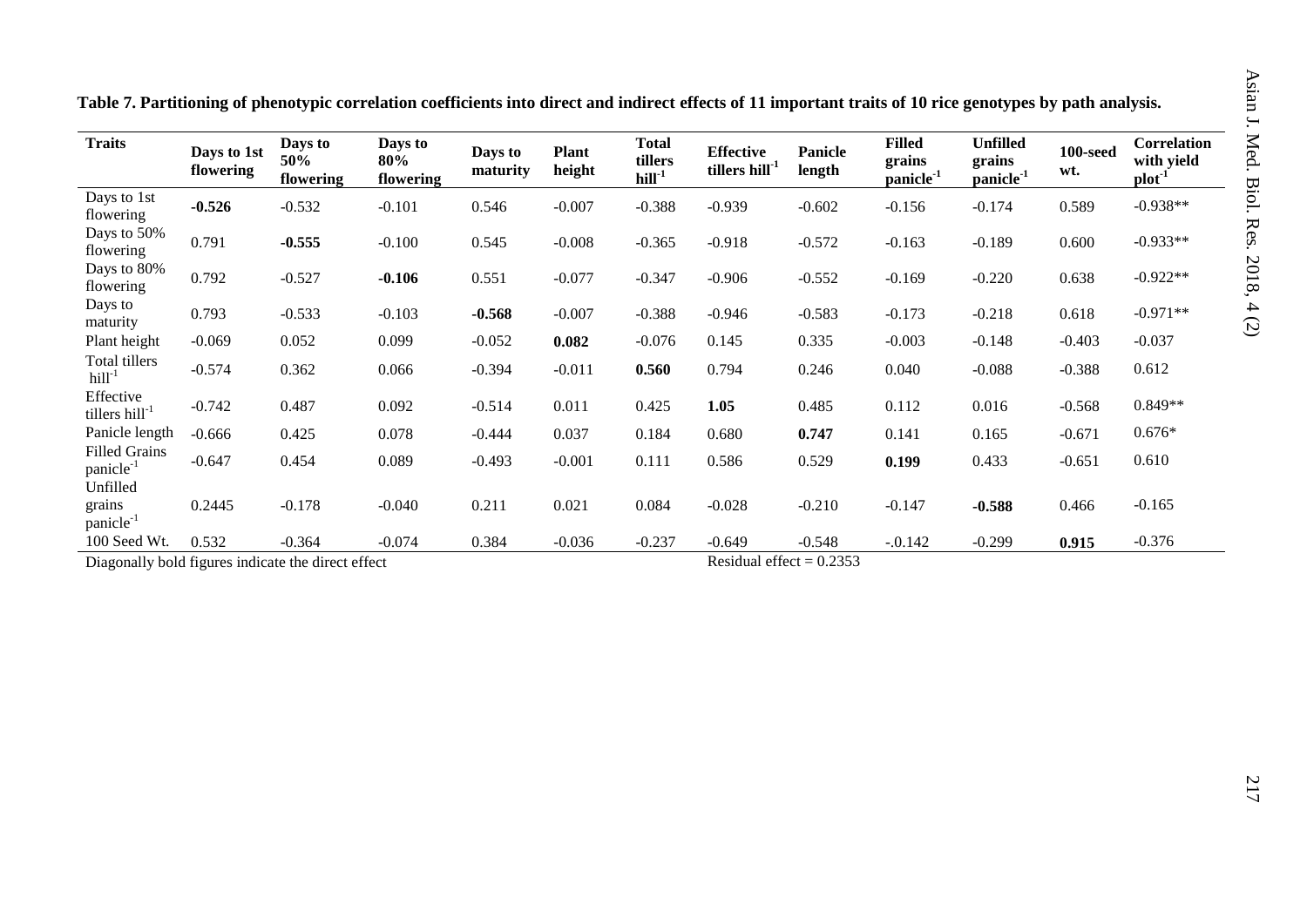| <b>Traits</b>                               | Days to 1st<br>flowering | <b>Days</b><br>to<br>50%<br>flowering | <b>Days</b><br>to<br>80%<br>flowering | <b>Days</b><br>to<br>maturity | <b>Plant</b><br>height | <b>Total</b><br>tillers<br>$hill-1$ | <b>Effective</b><br>tillers hill <sup>-1</sup> | Panicle<br>length | <b>Filled</b><br>grains<br>panicle <sup>-1</sup> | <b>Unfilled</b><br>grains<br>panicle <sup>-1</sup> | 100<br>seed<br>Weight | <b>Correlation</b><br>with<br>yield<br>$plot-1$ |
|---------------------------------------------|--------------------------|---------------------------------------|---------------------------------------|-------------------------------|------------------------|-------------------------------------|------------------------------------------------|-------------------|--------------------------------------------------|----------------------------------------------------|-----------------------|-------------------------------------------------|
| Days to 1st<br>flowering                    | $-0.833$                 | $-0.569$                              | 0.099                                 | 0.818                         | $-0.004$               | $-0.058$                            | $-0.237$                                       | 0.164             | $-0.445$                                         | 0.083                                              | 0.037                 | $-0.947**$                                      |
| Days to 50%<br>flowering                    | $-0.821$                 | $-0.578$                              | 0.099                                 | 0.820                         | $-0.005$               | $-0.054$                            | $-0.231$                                       | 0.167             | $-0.475$                                         | 0.091                                              | 0.038                 | $-0.950**$                                      |
| Days to 80%<br>flowering                    | $-0.830$                 | $-0.574$                              | $-0.099$                              | 0.812                         | $-0.055$               | $-0.051$                            | $-0.228$                                       | 0.165             | $-0.475$                                         | 0.103                                              | 0.040                 | $-0.993**$                                      |
| Days to<br>maturity                         | $-0.830$                 | $-0.577$                              | 0.098                                 | $-0.821$                      | $-0.005$               | $-0.061$                            | $-0.242$                                       | 0.160             | $-0.479$                                         | 0.108                                              | 0.039                 | $-0.966**$                                      |
| Plant height                                | 0.066                    | 0.050                                 | $-0.098$                              | $-0.067$                      | 0.056                  | $-0.010$                            | 0.039                                          | $-0.102$          | 0.012                                            | 0.061                                              | $-0.025$              | $-0.019$                                        |
| Total tillers<br>$hill-1$                   | 0.650                    | 0.418                                 | $-0.068$                              | $-0.666$                      | $-0.008$               | 0.075                               | 0.214                                          | $-0.087$          | 0.087                                            | 0.059                                              | $-0.028$              | $0.646*$                                        |
| Effective<br>tillers hill <sup>-1</sup>     | 0.775                    | 0.524                                 | $-0.089$                              | $-0.779$                      | 0.009                  | 0.063                               | 0.255                                          | $-0.143$          | 0.310                                            | $-0.002$                                           | $-0.037$              | $0.886**$                                       |
| Panicle<br>length                           | 0.796                    | 0.563                                 | $-0.096$                              | $-0.768$                      | 0.033                  | 0.038                               | 0.213                                          | 0.171             | 0.482                                            | $-0.103$                                           | $-0.056$              | $0.930**$                                       |
| Filled grains<br>panicle <sup>-1</sup>      | 0.761                    | 0.564                                 | $-0.098$                              | $-0.809$                      | 0.002                  | 0.013                               | 0.163                                          | $-0.169$          | 0.487                                            | $-0.223$                                           | $-0.047$              | $0.644*$                                        |
| Unfilled<br>grains<br>panicle <sup>-1</sup> | $-0.282$                 | $-0.215$                              | 0.042                                 | 0.364                         | 0.014                  | 0.018                               | $-0.002$                                       | 0.073             | $-0.445$                                         | $-0.243$                                           | 0.032                 | $-0.158$                                        |
| 100 seed<br>weight                          | $-0.541$                 | $-0.386$                              | 0.071                                 | 0.561                         | $-0.025$               | $-0.036$                            | $-0.165$                                       | 0.170             | $-0.401$                                         | 0.138                                              | 0.057                 | $-0.559$                                        |

**Table 8. Partitioning of genotypic correlation coefficients into direct and indirect effects of 11 important traits of 10 rice genotypes by path analysis.**

Diagonally bold figures indicate the direct effect Residual effect = 0.1976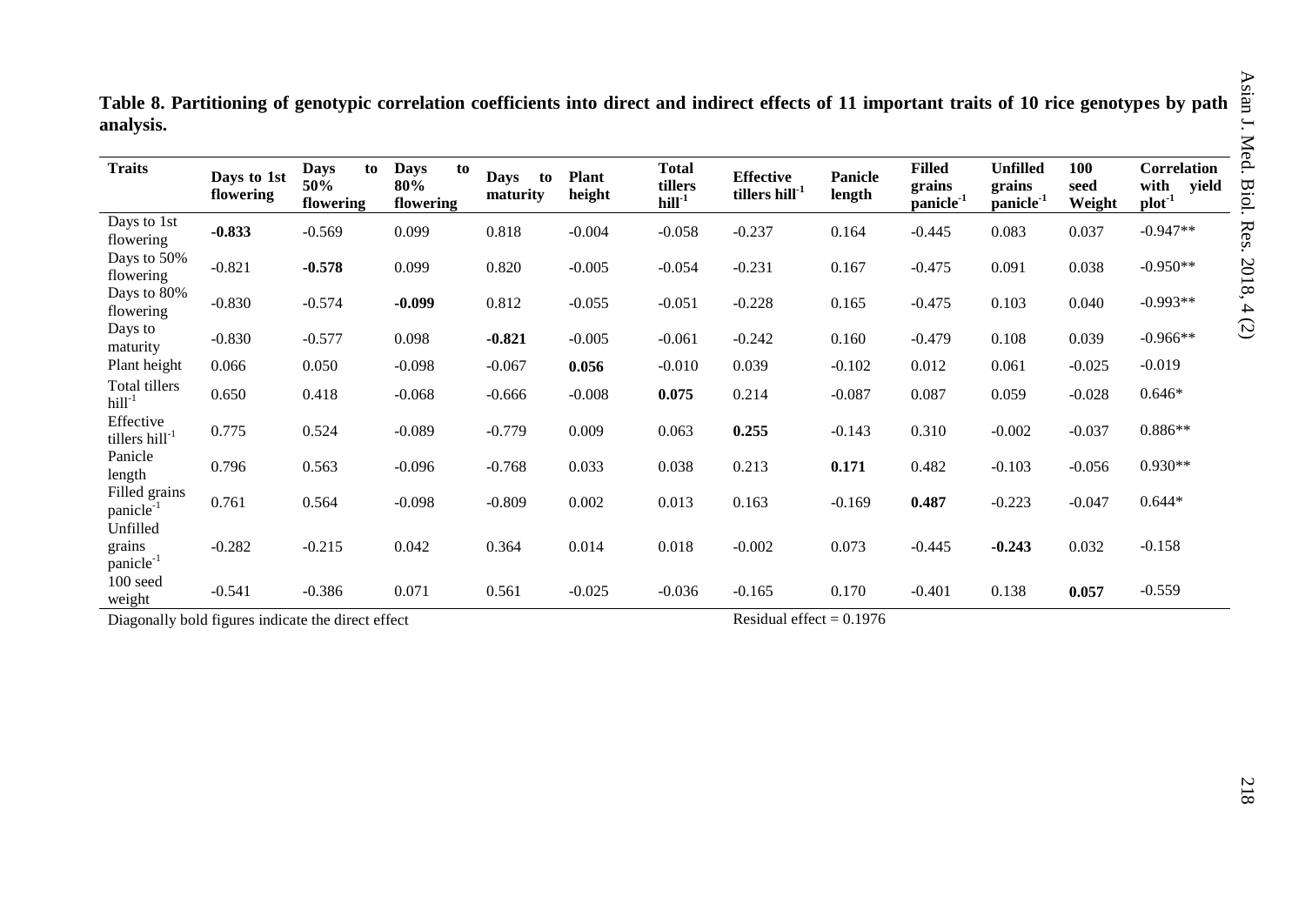| <b>Cluster</b><br>number | Number of<br>genotypes | Percent<br>$(\%)$ | Name of genotypes                                                              |
|--------------------------|------------------------|-------------------|--------------------------------------------------------------------------------|
|                          | 4                      | 40.00             | $N_4/350/P-4(5)$ , $N_{10}/350/P-5-4$ , $N_4/250/P-1(2)$ , $N_4/250/P-2(6)-26$ |
|                          |                        | 10.00             | $N_1/250/P-6-2$                                                                |
| Ш                        |                        | 20.00             | $N_{10}/300/P$ -7-1, $N_{10}/300/P$ -2(1)-4                                    |
| IV                       |                        | 30.00             | $N_1$ parent, $N_4$ parent, $N_{10}$ parent                                    |

### **Table 9. Number, percent and name of genotypes in different cluster.**

#### **Table 10. Intra and inter-cluster average distance in 10 rice lines.**

| <b>Cluster</b> |       |       | Ш     |       |  |
|----------------|-------|-------|-------|-------|--|
|                | 15.39 | 37.49 | 26.81 | 35.41 |  |
| П              |       | 0.00  | 33.53 | 15.31 |  |
| Ш              |       |       | 22.59 | 30.37 |  |
| IV             |       |       |       | 8.84  |  |

**Note:** Values in bold illustrate the intra-cluster distance and others show inter-cluster distance.

**Table 11. Cluster mean for different yield and yield contributing traits of 10 rice genotypes.**

| <b>Traits</b>                       | <b>Cluster I</b> | <b>Cluster II</b> | <b>Cluster III</b> | <b>Cluster IV</b> |
|-------------------------------------|------------------|-------------------|--------------------|-------------------|
| Days to 1st flowering               | 66.52            | 74.36             | 69.73              | 76.25             |
| Days to 50% flowering               | 71.76            | 79.88             | 74.75              | 81.49             |
| Days to 80% flowering               | 79.22            | 88.62             | 81.78              | 89.27             |
| Days to maturity                    | 104.66           | 115.26            | 108.13             | 116.69            |
| Plant height (cm)                   | 99.68            | 112.56            | 116.74             | 96.75             |
| Total tillers hill <sup>-1</sup>    | 12.40            | 10.62             | 10.32              | 8.49              |
| Effective tillers $hill^{-1}$       | 10.66            | 7.23              | 8.61               | 4.36              |
| Panicle length (cm)                 | 24.24            | 23.20             | 24.08              | 22.70             |
| Filled grains panicle <sup>-1</sup> | 109.35           | 61.30             | 104.33             | 87.50             |
| Unfilled grains panicle $^{-1}$     | 38.88            | 90.10             | 41.72              | 37.02             |
| 100-seed weight $(g)$               | 2.11             | 2.61              | 1.85               | 2.43              |
| Yield $plot^{-1}$ (kg)              | 1.45             | 0.703             | 0.992              | 0.554             |

The relations between yield and yield contributing characters were studied in detail by path co-efficient analysis. Besides, some other factors which have not been considered here need to be included in this analysis to account fully for the variation in yield. Plant height, total tillers hill<sup>-1</sup>, effective tillers hill<sup>-1</sup>, panicle length, filled grains panicle<sup>-1</sup> and 100-seed weight showed direct positive effect on yield plot<sup>-1</sup> at both genotypic and phenotypic level. Therefore, these characters would be reliable criteria for improving yield. Similar results had also been reported by Osman *et al*. (2012), Kiani and Nematzadeh (2012). Yolanda and Das (1995) and Zahid *et al*.  $(2006)$  reported that number of filled grains panicle<sup>-1</sup> has highest positive direct effect on yield. So the number of filled grains per panicle could be considered as critical criteria for yield improvement in these genotypes of rice. Similar results had also been reported by Samonte *et al*. (1998) and Mahto *et al*. (2003). The residual effect determines how best the causal factors account for the variability of the dependent factor, the yield per plot in this case. Depending upon the range of diversity, 10 rice genotypes were grouped into four clusters. Huidong and Shiliang, (1987) have reported that based on hierarchical and dynamic clustering, the frequency of the cultivars in a given cluster is increased by increasing the number of traits under study. The inter-cluster distances in all the cases were greater than the intra-cluster distances suggesting wider diversity among the genotypes of the distant groups. The similar results regarding inter and intra-cluster distances have been described by Zia-Ul- Qamar *et al*. (2012), Islam *et al*. (2003) in rainfed low land rice. The range of intra-cluster values indicated generally heterogeneous nature of the genotypes within the clusters. It indicates that the genotypes in cluster III were more heterogeneous and these in cluster II were comparatively more closely related. Previously, Iftekharudaulla *et al*. (2002) examined the range of intra-cluster distances in irrigated Boro rice and reported homogeneous nature of the genotypes within the clusters. Zia-Ul-Qamar *et al*. (2012) also found divergence among various cluster due to grain yield, panicle fertility percentage, plant height and days to flowering. In this context, Jagadev *et al*. (1991) reported that the traits contributing maximum towards the divergence should be given greater emphasis for deciding the type of cluster for the purpose of further selection and the choice of parents for hybridization.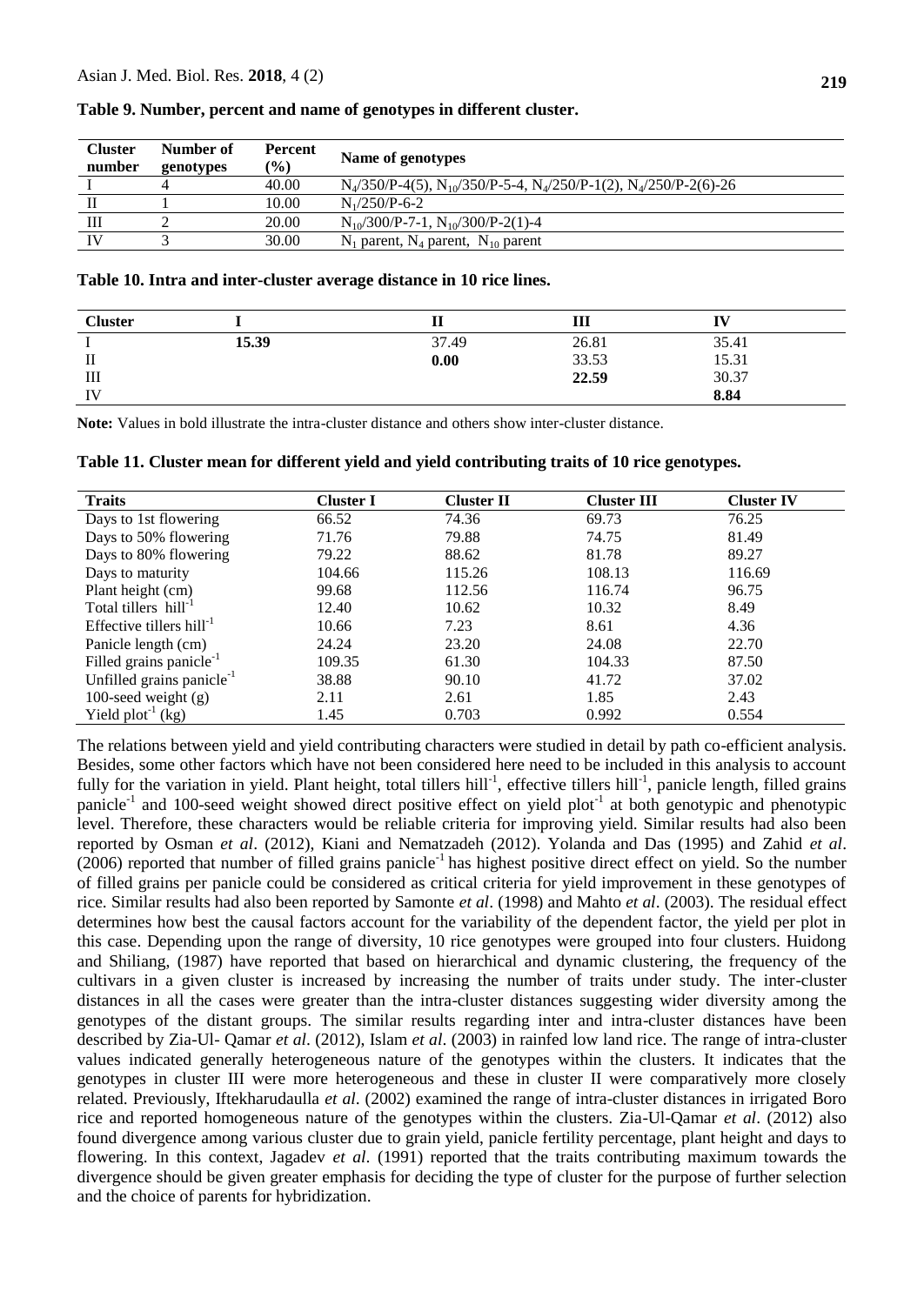### **Acknowledgements**

Special thanks to the authority of BAU and BINA specially Biotechnology Division, BINA for giving me such kind off research opportunities.

#### **Conflict of interest**

None to declare.

## **References**

- Abbasi FM, MA Sagar, M Akram and M Ashraf. 1995. Agronomic and quality traits of some elite rice genotypes. Pakistan Journal of Science and Industrial Research, 38: 348-350.
- AIS, 2011. Krishi Dairy, Agricultural Information Service. Dhaka, Bangladesh. pp. 20-22.
- Allard RW, 1960. Principles of Plant Breeding, John Wiley and Sons, Inc., New York. pp.145.
- Annonymous, 2008. Agriculture Information Service, Khamarbari Farmgate, Dhaka. pp. 442-446.
- Babaei A and H Hashemi, 2010. Radio sensitivity studies of morpho-physiological characteristics in some Iranian rice varieties *(Oryza sativa L.)* in M<sub>1</sub> generation. Afr. J. Agric. Res., 5: 2124-2130.
- Babu VR,K Shreya, KS Dangi, G Usharani and P Nagesh, 2012. Genetic variability studies for qualitative and quantitative traits in popular rice (*Oryza sativa* L.) hybrids of India. International Journal of Science and Research Publication, 2: 1-5.
- BBS, 2011. Monthly Statistical Bulletin of rice news on 8 December 2011. Bangladesh Bureau of Statistics, Statistics Division, Ministry of Planning, Government People's Republic of Bangladesh, Dhaka. pp. 65.
- BBS, 2012. Statistical Pocket Book of Bangladesh, Bangladesh Bureau of Statistics, Statistics Division, Ministry of Planning, Government of People's Republic of Bangladesh, Dhaka. pp. 61-65.
- Bhadru D, VT Rao, YC Mohan and D Bharathi, 2012. Genetic variability and diversity studies in yield and its component traits in rice (*Oryza sativa* L.). SABRAO Journal of Breeding and Genetics, 44: 129-137.
- Bhattacharyya R, B Roy, MC Kabi and AK Basu. 2007. Character association and path analysis of seed yield and its attributes in rice as affected by bio-inoculums under tropical environment. Tropical Agricultural Research Extension, 10: 23-28.
- Bhuiyan SI and ANMR Karim, 2002. Rice production in Bangladesh: an overview. Bangladesh Rice Research Institute. Joydebpur, Gazipur. pp. 13-17.
- Burton GW. 1952. Quantitative inheritance in Grasses. 6<sup>th</sup> International Grassland Congress 1: 277-283.
- Comstock RE and HF Robinson. 1952. Genetic parameters, their estimation and significance. 6<sup>th</sup> International Grassland Congress 1: 284-291.
- Dewey JR and KH Lu, 1959. A correlation and path co-efficient analysis of components of crested wheat-grass seed production. Agron. J., 51: 515-518.
- FAO (Food and Agriculture Organization) Rome, 2008.<http://faostat.fao.org/>
- Fu HW, YF Li and QY Shu, 2008. A revisit of mutation induction by gamma rays in rice: implications of microsatellite markers for quality control. Journal of Plant Molecular Breeding, 22: 281-288.
- Huidong M and G Shiliang, 1987. Cluster analysis for agronomic characters of barley varieties in Jiangsuzhejiang Shanghais area. Scientia Agricultura Sinica*.* DOI: CNKI: SUN: ZNYK.0.1987-03-004.
- Iftekharudaula KM, K Akter, MK Bashar and MR Islam, 2002. Genetic parameters and cluster analysis of panicle traits in irrigated rice. Bangladesh J. Pl. Breed. Genet., 15: 49-55.
- Islam MR, MAR Bhuiyan, MA Salam and K Akter, 2003. Genetic diversity in rained low land rice. SAARC J. Agric., 1: 45-50.
- Jagadev PN, KM Shamal and L Lenka, 1991. Genetic divergence in rape mustard. Indian J. Genet. Plant Breed., 51: 465-466.
- Johnson HW, HF Robinson and RE Comstock, 1955. Estimates of genetic and environmental variability in soybean. J. Agron., 47: 314-318.
- Kiani G and G Nematzadeh, 2012. Correlation and path coefficient studies in  $F_2$  populations of rice. Biol. Sci., 4: 124-127.
- Lasalita-Zapico FC, JA Namocatcat and L Crino-Turner, 2010. Genetic diversity analysis of traditional upland rice cultivars in Kihan, Malapatan, Sarangani Province, Philippines using morphometric markers. Philipp. J. Sci., 139: 177-180.
- Lynch M and B Walsh, 1998. Genetics and Analysis of Quantitative Traits. Sinauer associates Inc. Sunderland, Massachusetts. pp. 823-831.
- Mahto RN, MS Yadava and KS Mohan, 2003. Genetic variation, character association and path analysis in rainfed upland rice. Indian Journal of Dryland Agriculture Research and Development, 18: 196-198.